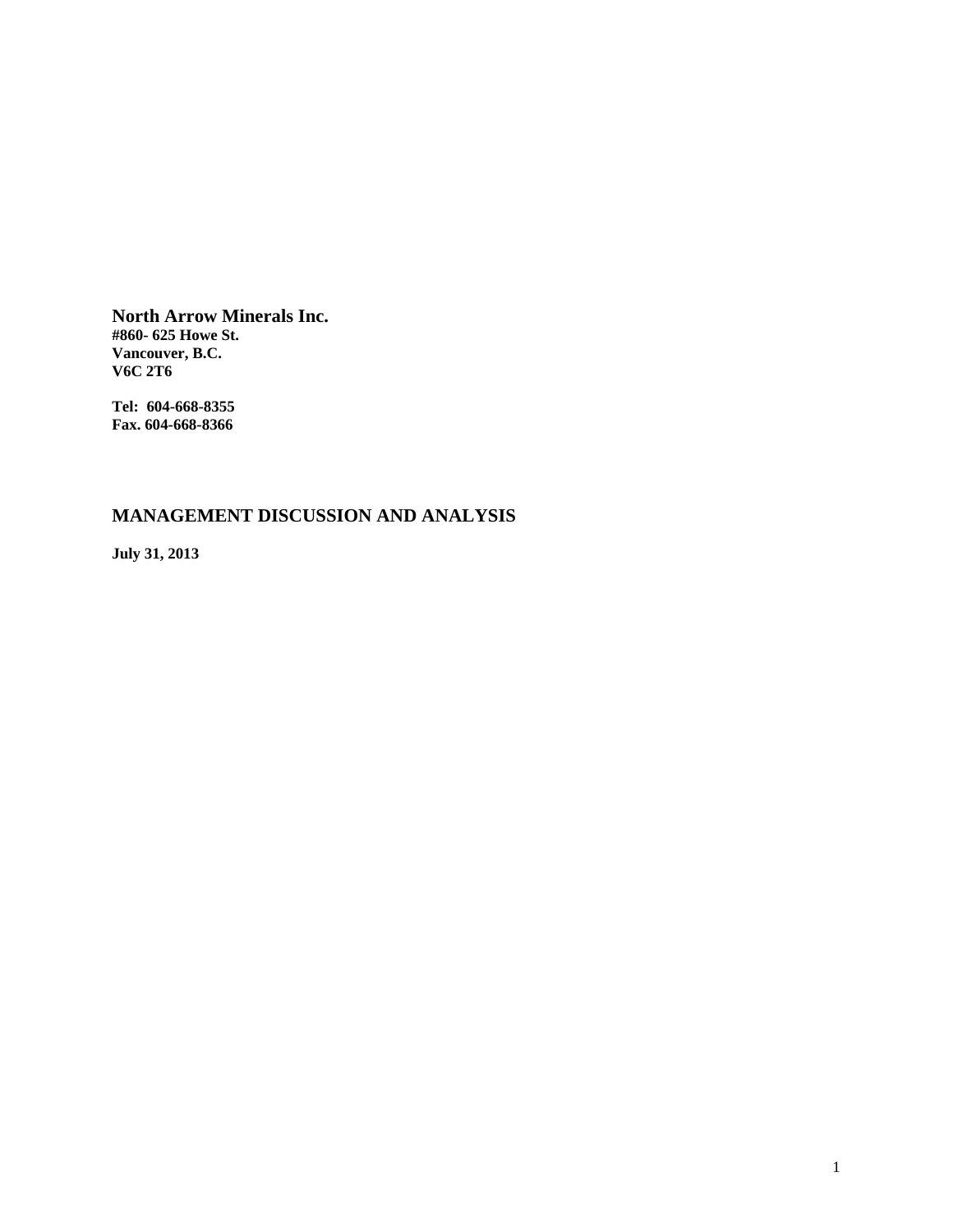# **Form 51-102 F1 Management Discussion and Analysis ("MD&A) North Arrow Minerals Inc. ("North Arrow" or the "Company") Containing Information up to and including September 26, 2013**

# **Description of Business**

North Arrow Minerals Inc. (the "Company") is a Canadian mineral exploration company focused on evaluating prospective diamond exploration properties in Canada. The Company's key diamond properties include the Qilalugaq (Nunavut), Lac de Gras (Northwest Territories), Redemption (Northwest Territories), Pikoo (Saskatchewan), and Timiskaming (Ontario/Quebec) projects. Shares of the Company trade on the TSX Venture Exchange ("TSXV") under the symbol NAR.

The following discussion and analysis of the Company's financial condition and results of operations for the three months ended July 31, 2013 should be read in conjunction with the condensed interim unaudited financial statements of the Company for the three months ended July 31, 2013 and the audited financial statements of the Company for the year ended April 30, 2013, together with the notes thereto. The MD&A supplements, but does not form part of the audited financial statements of the Company. These financial statements have been prepared in accordance with International Financial Reporting Standards ("IFRS).

Unless otherwise noted, all currency amounts are stated in Canadian dollars.

# **Forward-Looking Statements**

This document may contain "forward-looking statements" within the meaning of Canadian securities legislation and the United States Private Securities Litigation Reform Act of 1995. These forward-looking statements are made as of the date of this document and the Company does not intend, and does not assume any obligation, to update these forward-looking statements, except as required by law.

Forward-looking statements relate to future events or future performance and reflect management's expectations or beliefs regarding future events and include, but are not limited to, statements with respect to sources of and anticipated financing requirements, the Company's ability to continue as a going concern, the Company's ability to maintain its exploration and evaluation assets in good standing, the estimation of mineral reserves and resources, the realization of mineral reserve estimates, the timing and amount of estimated future production, costs of production, capital expenditures, success of mining operations, environmental risks, unanticipated reclamation expenses, title disputes or claims and limitations on insurance coverage.

These forward-looking statements include, among others, statements with respect to the Company's objectives for the ensuing year, our medium and long-term goals, and strategies to achieve those objectives and goals, as well as statements with respect to our beliefs, plans, objectives, expectations, anticipations, estimates and intentions. The words "may," "could," "should," "would," "suspect," "outlook," "believe," "plan," "anticipate," "estimate," "expect," "intend," and words and expressions of similar import are intended to identify forward-looking statements. In particular, statements regarding the Company's future operations, future exploration and development activities or other development plans and estimated future financing requirements contain forward-looking statements.

All forward-looking statements and information are based on the Company's current beliefs as well as assumptions made by and information currently available to the Company concerning anticipated financial performance, business prospects, strategies, regulatory developments, development plans, exploration, development and mining activities and commitments. Although management considers these assumptions to be reasonable based on information currently available to it, they may prove to be incorrect.

By their very nature, forward-looking statements involve inherent risks and uncertainties, both general and specific, and risks exist that predictions, forecasts, projections and other forward-looking statements will not be achieved. We caution readers not to place undue reliance on these statements as a number of important factors could cause the actual results to differ materially from the beliefs, plans, objectives, expectations, anticipations, estimates and intentions expressed in such forward-looking statements.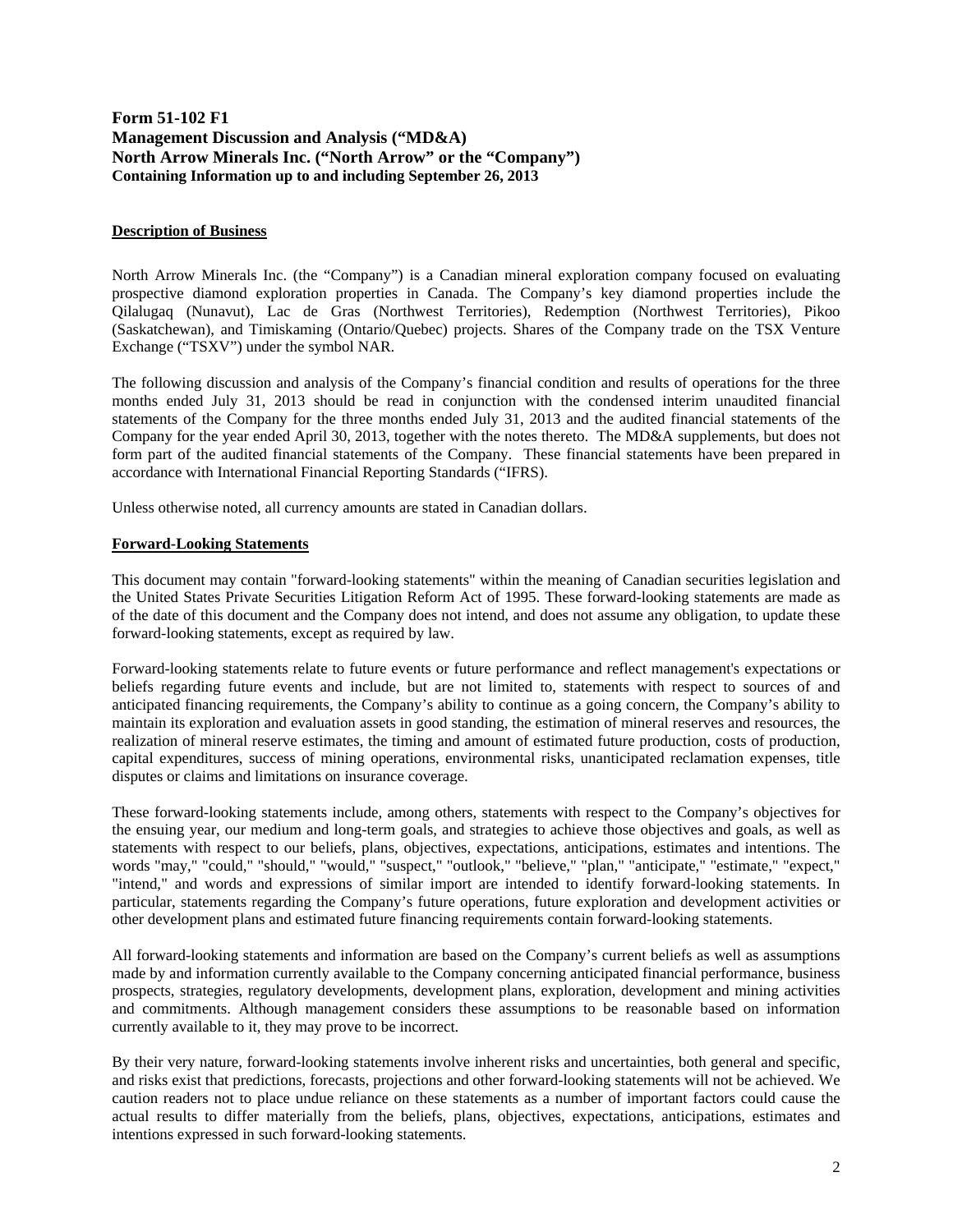These factors include, but are not limited to, developments in world financial and commodity markets, risks relating to fluctuations in the Canadian dollar and other currencies relative to the US dollar, changes in exploration plans due to exploration results and changing budget priorities of the Company or its joint venture partners, changes in project parameters as plans continue to be refined; possible variations in ore reserves, grade or recovery rates; accidents, labour disputes and other risks of the mining industry; delays in obtaining governmental approvals or financing, the effects of competition in the markets in which the Company operates, the impact of changes in the laws and regulations regulating mining exploration and development, judicial or regulatory judgments and legal proceedings, operational and infrastructure risks, and the Company's anticipation of and success in managing the foregoing risks. The Company cautions that the foregoing list of factors that may affect future results is not exhaustive. When relying on our forward-looking statements to make decisions with respect to the Company, investors and others should carefully consider the foregoing factors and other uncertainties and potential events. The Company does not undertake to update any forward-looking statement, whether written or oral, that may be made from time to time by the Company or on our behalf, except as required by law.

A summary of the exploration activities for the Company follows, as well as a description of other corporate activities. These summaries include some discussion of management's future exploration plans. The reader is cautioned that actual results, performance or achievements may be materially different from those implied or expressed in these statements. The Company's exploration programs are subject to change from time to time, based on the analysis of results and changing corporate priorities, exploration targets and funding considerations.

#### **Highlights for the three months ended July 31, 2013 and subsequent events up to September 26, 2013**

- On May 13, 2013, the Company announced it had completed an initial diamond drilling program at the Timiskaming diamond project, Ontario thereby fulfilling the Company's requirements to earn an 80% interest in the project from Stornoway Diamond Corporation ("Stornoway"). The drilling program consisted of five holes (547m) testing four targets. Kimberlite was not intersected.
- In May 2013, the Company confirmed an earlier mineral resource estimate for the Q1-4 kimberlite at the Qilalugaq diamond project, Nunavut. The resource estimate consists of a total Inferred Mineral Resource for the Q1-4 kimberlite pipe of 26.1 million carats from 48.8 million tonnes total content of kimberlite with an average +1 DTC total diamond content of 53.6 carats per hundred tonnes (cpht) extending from surface to a depth of 205m. Additional resource upside has been identified in the form of a target for further exploration for the Q1-4 kimberlite pipe of between 7.9 to 9.3 million carats from 14.1 to 16.6 million tonnes total content of kimberlite with an average +1 DTC total diamond content of 56.1 cpht, extending from 205m depth to 305m depth.
- On June 26, 2013, the Company announced that kimberlite was intersected in the first hole of a 2,000m drilling program at the Pikoo diamond project, Saskatchewan.
- On July 4, 2013, the Company announced it had acquired, from Arctic Star Exploration Corp. ("Arctic Star"), an option to earn a 55% interest in the Redemption diamond project in the Lac de Gras region of the Northwest Territories. The Company can exercise its option by spending \$5 million prior to July 1, 2017.
- On July 12, 2013, the Company announced it had entered purchase and sale agreements with Anglo Celtic Exploration Ltd., a private company controlled by D. Grenville Thomas, a director of the Company, to acquire 100% interests in each of the Mel and Luxx diamond projects, Nunavut. Under the terms of the agreements, which are subject to regulatory approval, the property interests shall be acquired for consideration consisting of a 1% gross overriding royalty and a total of 500,000 share purchase warrants with each warrant entitling the holder to acquire one common share of the Company at a price of 65 cents for a period of five years.
- On August 7, 2013, the Company announced that hypabyssal kimberlite was intersected in nine of ten drill holes at the Pikoo project, Saskatchewan.
- On August 19, 2013, the Company announced it had closed the acquisition of the Mel and Luxx diamond projects.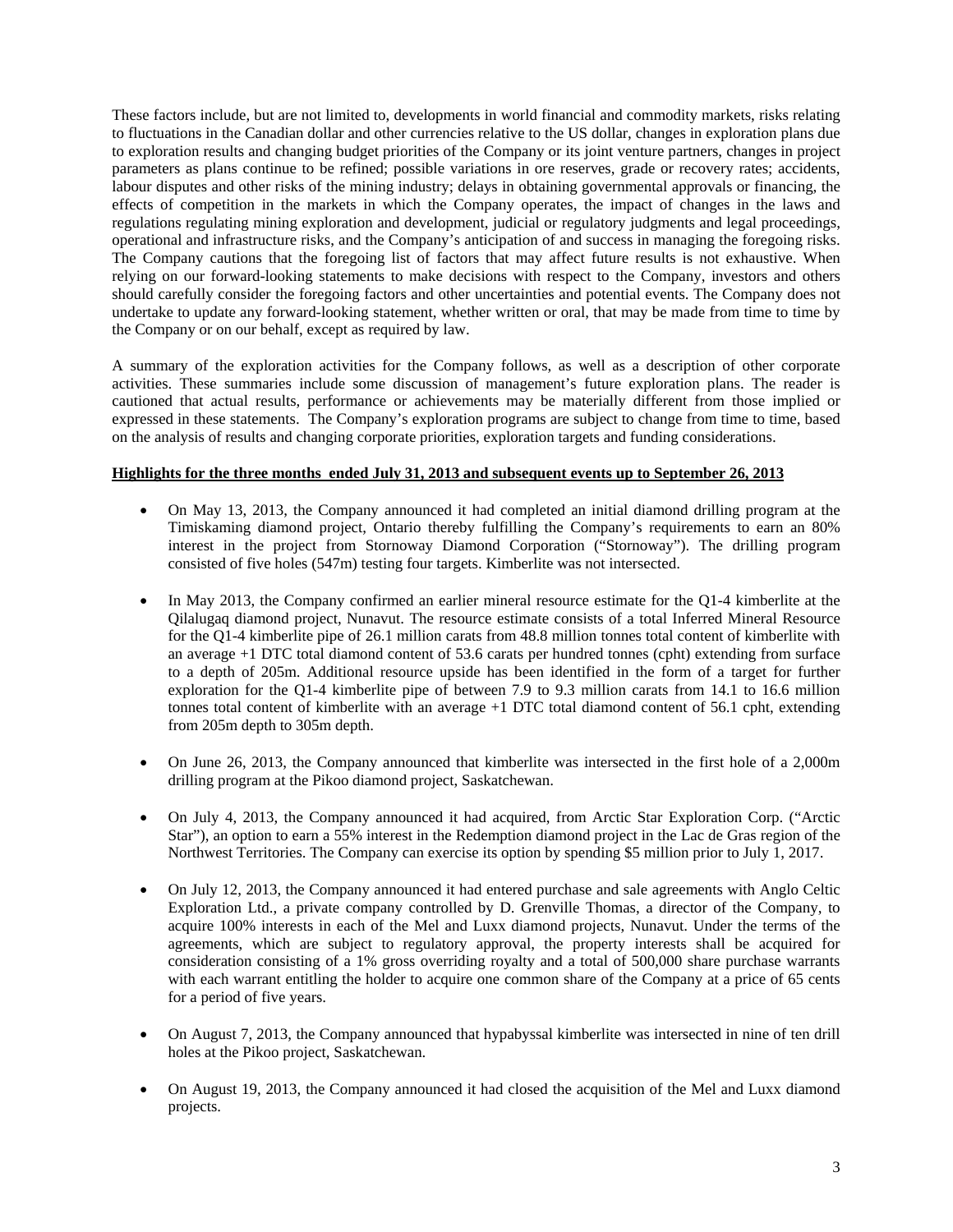On September 23, 2013 the Company announced that Mr. William Lamb, the President and CEO of Lucara Diamond Corp., had joined the Board of Directors of the Company.

# **Exploration Projects Overview**

An overview of the exploration activities for the Company follows. For additional details the reader is referred to the Company's continuous disclosure documents available on SEDAR (www.sedar.com).

|                                               | April 30, 2013   | Write-<br>offs<br><b>Expended</b><br>During<br><b>During</b><br>the<br>the Period<br><b>Period</b> |           | <b>July 31, 2013</b> |    |                  |
|-----------------------------------------------|------------------|----------------------------------------------------------------------------------------------------|-----------|----------------------|----|------------------|
|                                               |                  |                                                                                                    |           |                      |    |                  |
| Gold and Base Metal Properties, Canada        |                  | \$                                                                                                 |           | \$                   |    |                  |
| <b>Exploration costs</b><br>Acquisition costs | 24,389<br>81,044 |                                                                                                    |           |                      |    | 24,389<br>81,044 |
| Geological and assays                         | 458              |                                                                                                    |           |                      |    | 458              |
| Office and salaries                           | 20,704           |                                                                                                    |           |                      |    | 20,704           |
|                                               | 126,595          |                                                                                                    |           |                      |    | 126,595          |
| Diamond Properties, Canada                    |                  |                                                                                                    |           |                      |    |                  |
| <b>Exploration</b> costs                      | 358,313          |                                                                                                    | 1,083,647 |                      |    | 1,441,960        |
| Acquisition costs                             | 303,683          |                                                                                                    | 328,129   |                      |    | 631,812          |
| Geological and assays                         | 153,489          |                                                                                                    | 91,404    |                      |    | 244,893          |
| Office and salaries                           | 126,608          |                                                                                                    |           |                      |    | 126,608          |
|                                               | 942,093          |                                                                                                    | 1,503,180 |                      |    | 2,445,273        |
| <b>TOTAL</b>                                  | \$<br>1,068,688  | \$                                                                                                 | 1,503,180 | \$                   | \$ | 2,571,868        |

Unless otherwise stated below, the Company's Canadian exploration activities are conducted under the supervision of Kenneth Armstrong, P.Geo. (ON), President and CEO of the Company and a "Qualified Person" under National Instrument ("NI") 43-101.

During the three months ended July 31, 2013, the Company focussed on evaluating its Canadian diamond exploration properties. The Company completed an initial drilling program at the Pikoo project in Saskatchewan, intersecting kimberlite in nine of ten drill holes. The Company continued planning for a bulk sampling program at the Qilalugaq project in Nunavut and also acquired an option to earn 55% interest in the Redemption diamond project in the Lac de Gras region of the Northwest Territories, as well as 100% interests in each of the Mel and Luxx projects in Nunavut.

The Company's plans for its non-diamond exploration properties include evaluation through option and joint venture agreements with third parties and the possible sale of properties.

Title to mineral properties involves certain inherent risks due to the difficulties of determining the validity of certain claims as well as the potential for problems arising from the frequently ambiguous conveyancing history characteristic of many mineral properties. The Company has investigated title to all of its mineral properties and, to the best of its knowledge, title to all of its properties is in good standing.

# *Diamond Projects*

# Qilalugaq Diamond Project - Nunavut

The 7,143 hectare Qilalugaq diamond project is located near the community of Repulse Bay, Nunavut. The property was originally staked by BHP Billiton Diamonds Inc. and subsequently optioned by Stornoway in 2006. Stornoway acquired a 100% interest in the project in 2010. The project is subject to a 3% net smelter returns royalty on metals produced and a 3% gross-overriding royalty on the sale of industrial minerals, including diamonds. A total of eight kimberlite pipes (Q1-4, A34, A42, A59, A76, A94, A97 and A152) have been identified within the Qilalugaq diamond project as well as a number of laterally extensive kimberlite dyke systems.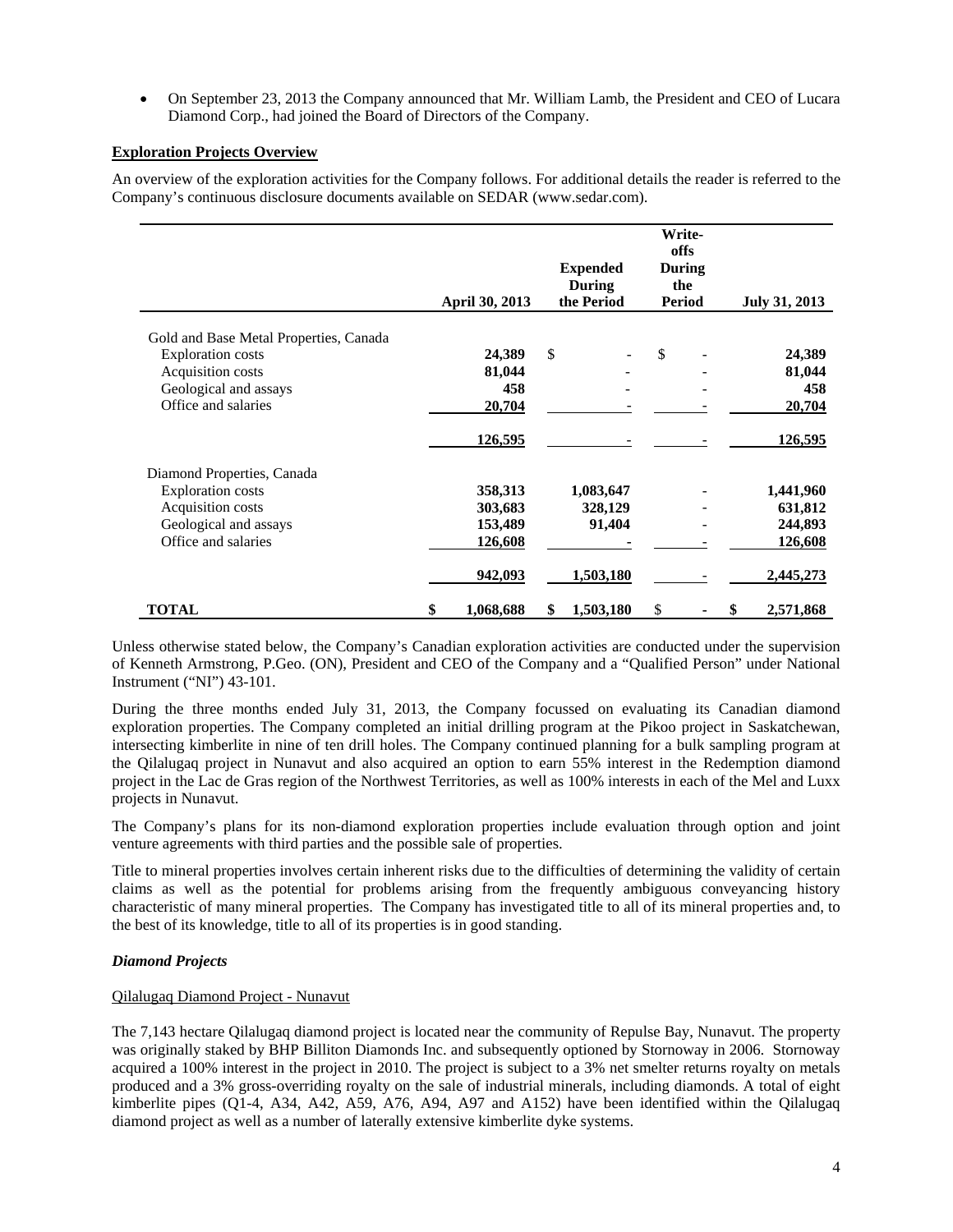The 12.5 hectare Q1-4 kimberlite is the largest kimberlite pipe in the eastern Canadian Arctic. On May 15, 2013 the Company confirmed an Inferred Mineral Resource at Q1-4 estimated to be 26.1 million carats from 48.8 million tonnes total content of kimberlite with an average +1 DTC total diamond content of 53.6 carats per hundred tonnes (cpht) extending from surface to a depth of 205m. Additional resource upside in the form of a target for further exploration was estimated at between 7.9 to 9.3 million carats of diamonds from 14.1 to 16.6 million tonnes total content of kimberlite with an average +1 DTC total diamond content of 56.1 cpht, extending from 205m depth to 305m depth. The mineral resource estimate comprised the integration of kimberlite volumes, density, petrology and diamond content-data obtained from 5,133 m of diamond drilling, 2,714 m of reverse circulation (RC) drilling, 2.9 tonnes of samples submitted for microdiamond analysis, 257.7 tonnes of samples submitted for macrodiamond sampling with 59.2 carats of diamonds (2,054 stones) recovered from RC drilling, 7.5 carats of diamonds (205 stones) recovered from surface trenching and 2.36 carats of diamonds (69 stones) recovered from HQ diameter diamond drilling.

Mineral resources that are not mineral reserves do not have demonstrated economic viability. The potential quantity and grade of a target for further exploration referred to above is conceptual in nature, there has been insufficient exploration to define a mineral resource, and it is uncertain whether further exploration will result in the target being delineated as a mineral resource.

Subject to March 2013 option agreement with Stornoway, the Company has the option to earn an 80% interest in the Qilalugaq project by completing an option work program that includes the collection of a 1,000 tonne mini bulk sample from the Q1-4 kimberlite for the purpose of recovering a large enough parcel of diamonds to better determine diamond grade, size distribution, diamond parcel value, and to establish whether or not coloured diamonds persist into the larger diamond sizes. The option work program must be completed within two years of receipt of the required land use permit and, in any event must be completed no later than January 2018. If the Company completes the option work program and provides notice to Stornoway of its intent to vest an 80% interest in a project, Stornoway will have a one-time right (the "Back-in Right") to buy-back a 20% interest in the project by paying to the Company an amount equal to three times the costs incurred in connection with the option work program. Upon earn-in by the Company in the project, the Company and Stornoway will form a joint venture for the purpose of further exploration of the project, and the interests would be 80% the Company and 20% Stornoway, unless Stornoway exercises the Back-In Right, in which case the interest would 60% the Company and 40% Stornoway.

# Pikoo Diamond Project - Saskatchewan

The Pikoo diamond project consists of 33,374 hectares of mineral claims located approximately 140 km east of La Ronge, Saskatchewan. An all-season road to the community of Deschambault Lake comes to within 6 km of the project's southern boundary. Stornoway staked the Pikoo claims based on results of regional exploration programs intended to test the diamond potential of the Sask craton in north-central Saskatchewan. Surficial till sampling of the Pikoo Property has identified two distinct kimberlite indicator mineral trains described as the North Pikoo and South Pikoo target areas.

During the three months ended July 31, 2013 the Company completed an initial ten hole (2,002 m) exploration drilling program at the Pikoo project, testing both the North and South Pikoo target areas. Hypabyssal kimberlite was intersected in nine of the ten drill holes, confirming the presence of a new kimberlite field in this region.

The most significant discovery of the program was in the South Pikoo area where target PK150 was tested by three drill holes. Drill hole DDH 13PK06  $(-59^0/194^0)$ Az) drilled 28.89 m of kimberlite from 51.39 m down hole. Additional 0.51 m and 0.18 m kimberlite dykes were also encountered at 122.67 m and 123.60 m downhole, respectively. DDH 13PK08  $(-49^0/010^0)$ Az) tested PK150 approximately 35 m to the west of 13PK06, and drilled 22.12 m of kimberlite from 140.95 m down hole and 0.59 m of kimberlite from 167.26 m down hole. DDH 13PK09  $(-60^0/199^0)$ Az) was collared approximately 70 m west of 13PK06 and drilled 20.12 m of kimberlite starting at 63.85 m down hole. The PK150 kimberlite is interpreted as a near vertical body comprised of dark grey hypabyssal kimberlite containing abundant olivine as well as common ilmenite and orange to purple garnets and less common chrome diopside. Internal country rock dilution is estimated as less than 5% and mantle nodules ranging up to 10 cm are common.A narrow (<1.0m) kimberlite dyke was intersected by drill hole DDH 13PK10 testing a separate target located 300 m east of PK150.

In the North Pikoo area, five drill holes tested a 1.1 km strike length of an east-west trending target located at the head of the North Pikoo kimberlite indicator mineral train. Four of the holes were drilled along a north-northeast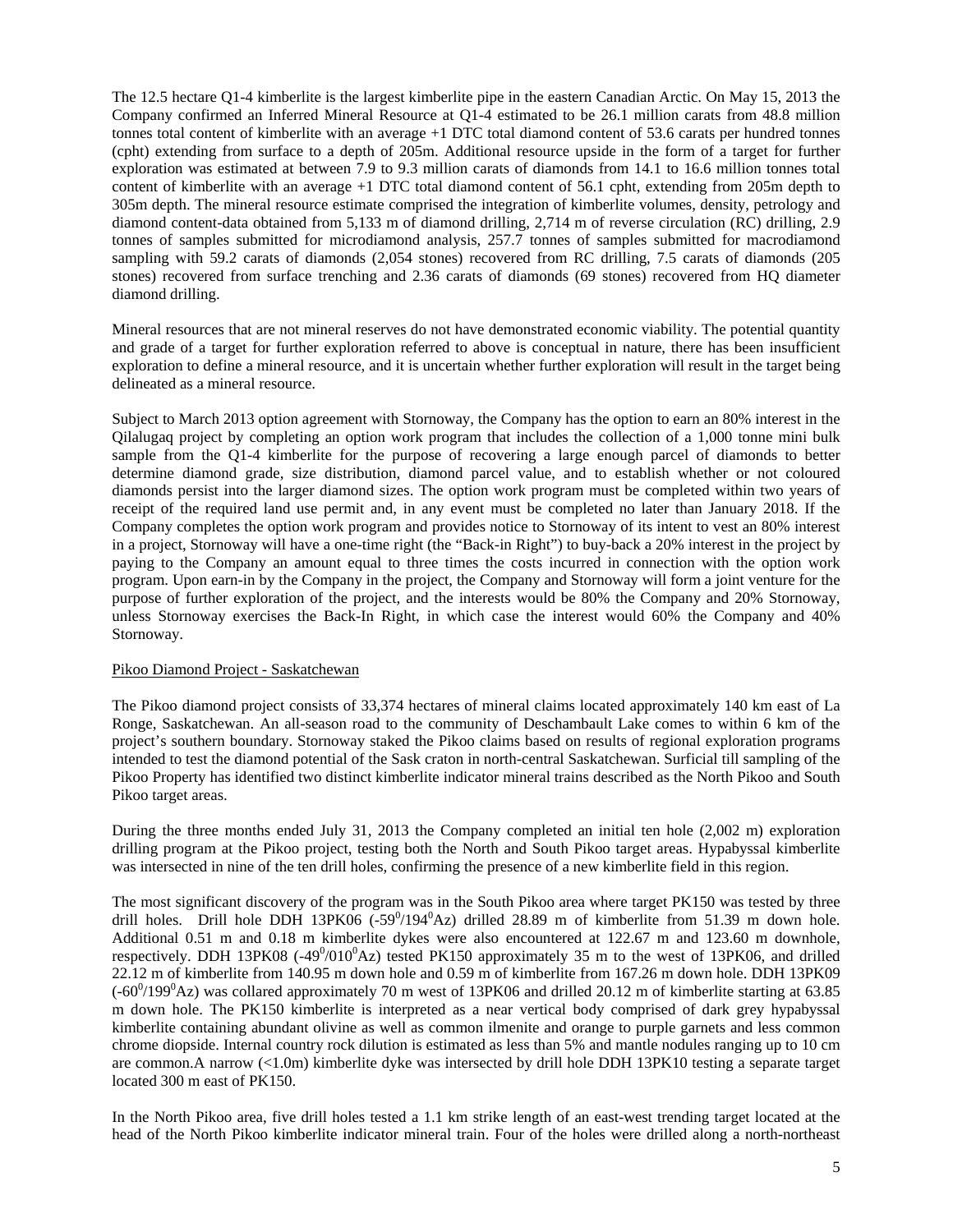azimuth with one hole drilled from the north side of the target in a south-southwesterly direction. The drill holes encountered between one and six individual kimberlite dykes ranging from 3 cm to 59 cm in width. The dykes are interpreted to be vertical to steeply south dipping.

The Pikoo project drilling program has discovered a new kimberlite field within in Sask Craton, Saskatchewan. A study of the mineral chemistry of the North Pikoo and South Pikoo kimberlites is underway including a comparison to the compelling mineral chemistry of the North Pikoo and South Pikoo kimberlite indicator mineral trains. Further, approximately 205 kg of kimberlite drill core from the three holes that tested PK150 have been submitted to Microlithics Laboratory in Thunder Bay, ON for microdiamond analyses. Results are expected in October, 2013.

Subject to a March 2013 option agreement with Stornoway, the Company retains the option to earn an 80% interest in the Pikoo diamond project by completing an option work program consisting of a minimum 2,000 m diamond drilling program including a minimum of two drill holes at each of the North and South target areas. The work program must, among other requirements, be initiated by January 2015 and completed by January 2016. If the Company completes the option work program and provides notice to Stornoway of its intent to vest an 80% interest in a project, Stornoway will have a one-time right (the "Back-in Right") to buy-back a 20% interest in the project by paying to the Company an amount equal to three times the costs incurred in connection with the option work program. Upon earn-in by the Company in the project, the Company and Stornoway will form a joint venture for the purpose of further exploration of the project, and the interests would be 80% the Company and 20% Stornoway, unless Stornoway exercises the Back-In Right, in which case the interest would 60% the Company and 40% Stornoway.

# Lac de Gras Diamond Project – Northwest Territories

The Lac de Gras Diamond project forms a large, contiguous block of mineral claims and mining leases located within the Lac de Gras diamondiferous kimberlite field in Canada's Northwest Territories. The project area directly adjoins the mineral leases that host the Diavik diamond mine, located 10 km to the north. The Ekati diamond mine is located within 40 km to the northwest. The trend line defined by Diavik's mine project kimberlites runs directly through the centre of the project, while trend line defined by Ekati's mine project kimberlites crosses the western portion of the project.

The Lac de Gras project consists of 81,500 acres of mining leases and mineral claims that are 100% owned by the Company as well as a contiguous 226,000 acre block of claims held by Dominion Diamond Corporation (formerly Harry Winston Diamond Mines Ltd.) ("Dominion"). Under the terms of a September  $6<sup>th</sup>$  2011 option agreement, the two properties were amalgamated to form a "Joint Venture Property" totaling over 307,000 acres. Dominion maintains an option to earn a 55% interest in the Joint Venture Property by funding \$5,000,000 in exploration expenditures over a five year period. Upon exercising the option, a joint venture will be formed in which Dominion will hold a 55% interest and the Company will hold a 45% interest in the Joint Venture Property.

Previous exploration has been carried out on portions of the Joint Venture Property, but traditional surface till sampling for kimberlite mineral indicator trains has been hampered by thick glacial till cover. In April, 2013 Dominion commenced an overburden drilling program intended to test the basal tills of the property on a defined grid. The program utilized a helicopter portable reverse circulation drill capable of sampling a complete till column to reach basal till not accessed by previous sampling. The initial \$1.3M phase one program was completed in June 2013 and a phase 2 follow up program commenced in July 2013. Total expenditures for the 2013 program are anticipated to be approximately \$3 million. The program is fully funded by Dominion.

#### Timiskaming Diamond Project - Ontario/Quebec

The Timiskaming diamond project consists of 3,865 hectares of non-contiguous mineral claims in the Cobalt-New Liskeard-Elk Lake-Notre Dame du Nord (Ville Marie) region of northeastern Ontario and northwestern Quebec. Between 1995 and 2012, Stornoway and its predecessor companies conducted comprehensive diamond exploration programs within the project area resulting in the discovery of nine kimberlites. Six of these kimberlites (95-1, 96-1, SC-118, KL-01, KL-22, and Baby) are subject to the option agreement with BCCo. Surficial sediment sampling and geophysical data from the Timiskaming diamond project suggest additional undiscovered kimberlites may be located within the project area.

During the period ended July 31, 2013 the Company exercised its option to earn an 80% interest in the Timiskaming diamond project by completing a five hole (547 m) drilling program testing four targets located up ice from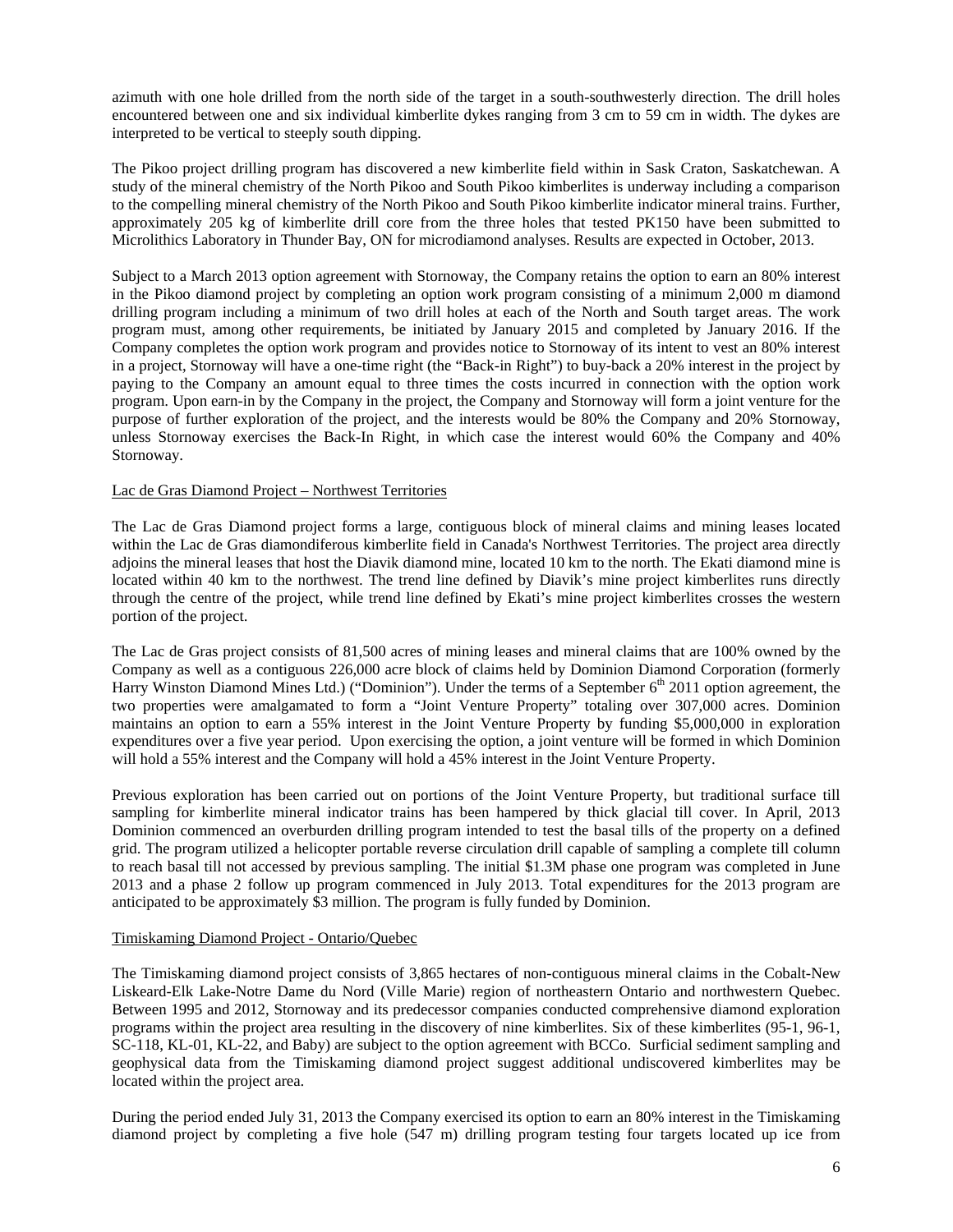unsourced kimberlite indicator mineral trains. Kimberlite was not intersected in any of the drill holes. Completion of the May 2013 drilling program fulfilled the requirements of the option work program under an option agreement with Stornoway and the Company delivered to Stornoway a notice of its intent to vest at an 80% interest in the project, subject to a one time back in right held by Stornoway. On August 6, 2013 Stornoway notified the Company that it will not exercise its back-in right and, as a result, ongoing exploration of the Timiskaming project will be conducted under an 80/20 (North Arrow/Stornoway) joint venture.

The Timiskaming drilling program was conducted under the supervision of Robin Hopkins, P.Geol. (NU/NT), Vice-President, Exploration for Stornoway and a Qualified Person under NI 43-101.

### Redemption Diamond Project - Northwest Territories

During the three month period ended July 31, 2013 the Company announced it had entered into an agreement with Arctic Star Exploration Corp. under which Arctic Star has granted the Company an option to earn a 55% interest in the Redemption diamond project in the Lac de Gras region of the Northwest Territories.

The 11,500 hectare Redemption project is located within the Lac de Gras diamond district, approximately 32 km southwest of, and 47 km to the west of the Ekati and Diavik diamond mines, respectively. The project benefits from an extensive database of previous exploration work by Arctic Star and others, including airborne and ground geophysical surveys, till geochemical sampling and a limited amount of drilling. Importantly, the project covers the interpreted up ice termination of the South Coppermine kimberlite indicator mineral train. The South Coppermine train was extensively explored by Arctic Star between 2004 and 2010 and is defined by a full suite of kimberlite indicator minerals including pyrope garnets, high-magnesium ilmenites, chrome diopsides, chromite and eclogiticgarnets. These indicator minerals exhibit compositions that are typical of minerals found within diamond bearing kimberlites. A number of the indicator minerals have been described as having angular shapes, soft alteration coats and in some cases are attached to kimberlite; textural characteristics that are interpreted to indicate the minerals have not travelled far from their bedrock source.

A helicopter-borne gravity survey of the Redemption project was completed in July 2013. The survey was conducted by Fugro Airborne Surveys using their proprietary Falcon airborne gravity gradiometer system. Airborne Gravity Gradiometry has proven to be an effective tool for locating kimberlites in the Lac de Gras region, and will complement the existing airborne electromagnetic and magnetic geophysical survey information within the project database. Subsequent to the period ended July 31, 2013 lake bathymetry surveys were completed over a number of lakes within the gravity survey area and 350 till samples were also collected. Data from the bathymetry survey will aid in the interpretation of the airborne gravity gradiometry data, which will be evaluated, along with results from the till sampling program and other existing datasets, to identify and prioritize potential kimberlite targets for follow up exploration in 2014.

Under the terms of the option agreement with Arctic Star, the Company can earn a 55% interest in the Redemption project by incurring \$5 million in exploration expenditures prior to July 1, 2017, including a firm commitment to spend \$1,000,000 prior to July 1, 2014.

## Mel Diamond Project - Nunavut

During the period ended July 31, 2013 the Company announced it had acquired a 100% interest in the Mel diamond project, Nunavut. The project was acquired to cover unexplained kimberlite indicator mineral trains identified from public datasets and consists of approximately 183,000 acres on the Melville peninsula, approximately 140 km south of the community of Hall Beach and 210 km northeast of the community of Repulse Bay which is also the location of the Company's Qilalugaq diamond project. The property is located within 10 km of tidewater and hosts two unsourced KIM trains defined from over 500 till samples recorded in public assessment files. The mineral trains are composed of pyrope and eclogitic garnets, as well as ilmenite.

An airborne magnetic survey was completed during July 2013 and 13 till samples were collected during a one day site visit in September 2013. Additional follow up exploration is planned for 2014 field season.

Acquisition of the Mel project was subject to a purchase and sale agreements with Anglo Celtic Exploration Ltd., a private company controlled by D. Grenville Thomas, a director of the Company. Under the terms of the agreement, the Company acquired a 100% interest in the property in consideration of a 1% gross overriding royalty. The Company will retain the right to buy back half of the royalty (0.5%) for \$1 million at any time. The Company also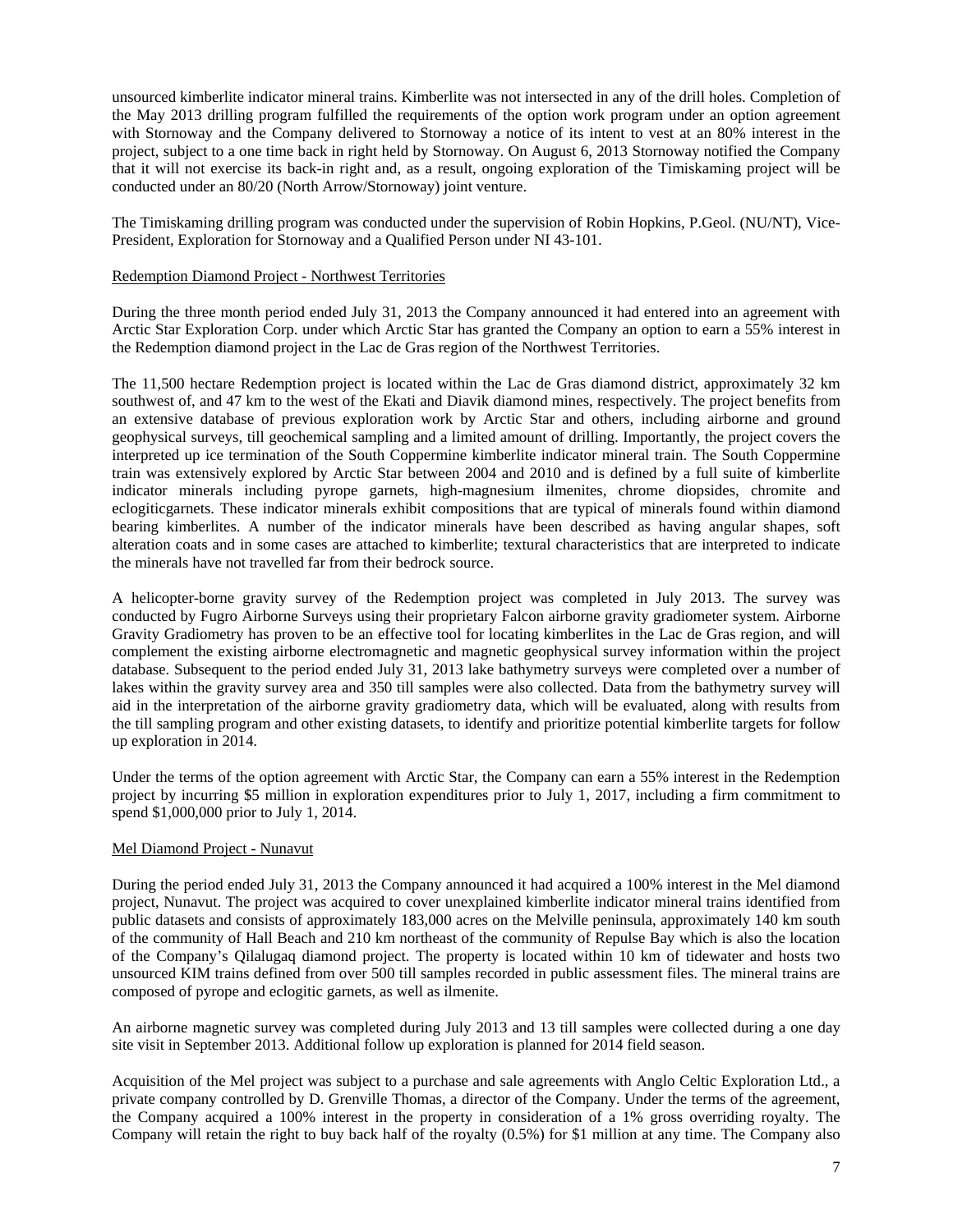issued to Anglo Celtic a 250,000 transferrable share purchase warrants. Each warrant will entitle Anglo Celtic to acquire one common share of the Company at a price of 65 cents for a period of five years from the closing date of the purchase and sale. Any shares issued as a result of the exercise of the warrants will be subject to a hold period of four months from the date of closing the purchase and sale. On August 19, 2013 the Company announced it had received all required regulatory approvals and closed the acquisition of the Mel project.

# Luxx Diamond Project - Nunavut

During the period ended July 31, 2013 the Company announced it had acquired a 100% interest in the Luxx diamond project, Nunavut. The project was acquired to cover unexplained kimberlite indicator mineral trains identified from public datasets and consists of approximately 100,000 acres on tidewater of Chesterfield Inlet, approximately 60 km from the community of Chesterfield Inlet and 100 km north of the community of Rankin Inlet. The project includes at least one, and possibly three KIM trains defined from over 350 till samples in public assessment records. The trains are located within 20 km of the Churchill kimberlite cluster, and include samples containing in excess of 30 garnets and 200 ilmenites at the head of the train that is well cut-off by a series of barren till samples. Initial exploration of the property will consist of an airborne magnetic survey during July with follow up till sampling to confirm and better define the composition of the kimberlite indicator minerals.

Acquisition of the Luxx project was subject to a purchase and sale agreements with Anglo Celtic Exploration Ltd., a private company controlled by D. Grenville Thomas, a director of the Company. Under the terms of the agreement, the Company acquired a 100% interest in the property in consideration of a 1% gross overriding royalty. The Company will retain the right to buy back half of the royalty (0.5%) for \$1 million at any time. The Company also issued to Anglo Celtic a 250,000 transferrable share purchase warrants. Each warrant will entitle Anglo Celtic to acquire one common share of the Company at a price of 65 cents for a period of five years from the closing date of the purchase and sale. Any shares issued as a result of the exercise of the warrants will be subject to a hold period of four months from the date of closing the purchase and sale. On August 19, 2013 the Company announced it had received all required regulatory approvals and closed the acquisition of the Luxx project.

# *Gold and Base Metal Projects*

# Contwoyto Gold Project – Nunavut

The Contwoyto project consists of six blocks (13,000 acres) of mining leases and mineral claims located close to and adjoining Elgin Mining Inc.'s Lupin gold mine property, which is presently being explored by Elgin with the potential for restart of mining operations. The Company's Contwoyto project claims contain known gold occurrences that have been subjected to various levels of mineral exploration up to and including diamond drilling. The Company's mining leases 3362 and 3407 contain the Dune and Pan gold prospects, respectively. Management believes that there is the potential to outline additional mineralization at Pan and Dune, as well as elsewhere within the Contwoyto claims and leases.

In June 2012, the Company entered into an agreement with Lupin Mines Incorporated, a wholly owned subsidiary of Elgin. Under the terms of the agreement Elgin can earn a 60% interest in the Company's Contwoyto gold project by spending \$6 million over a period of six years. During the period ended July 31, 2013, the Company and Elgin signed an amending agreement extending the deadline for certain exploration expenditure thresholds by a period of twelve months, thereby extending the term of the option from six to seven years.

#### Hope Bay ORO Gold Project – Nunavut

The Company's 100% owned ORO gold property is located in the Hope Bay Volcanic Belt (HBVB) in Nunavut and is the only strategically located land holding in the HBVB that is not held by TMAC Resources Ltd. TMAC acquired its holdings in the HBVB in March 2013 from Hope Bay Mining Ltd. (a wholly owned subsidiary of Newmont Mining Corporation). The ORO gold property covers an area of 40 sq. km that adjoins TMAC's property, with the Doris gold deposit located only 3.25 km to the south of the property boundary. Mineralization at the Doris deposit occurs along a well-defined stratigraphic volcanic contact, which extends northward onto the Company's property. The ORO gold property hosts numerous gold showings and potentially gold bearing structures including the Elu shear zone and Wombat zone.

The Company's Hope Bay ORO Project is under option to Sennen Potash Corp. (formerly Sennen Resources Ltd.) ("Sennen"), and Sennen may earn up to a 60% interest in the project by making an initial cash payment of \$50,000 (received) and spending \$5 million over a five year period. A minimum expenditure of \$500,000 is required in the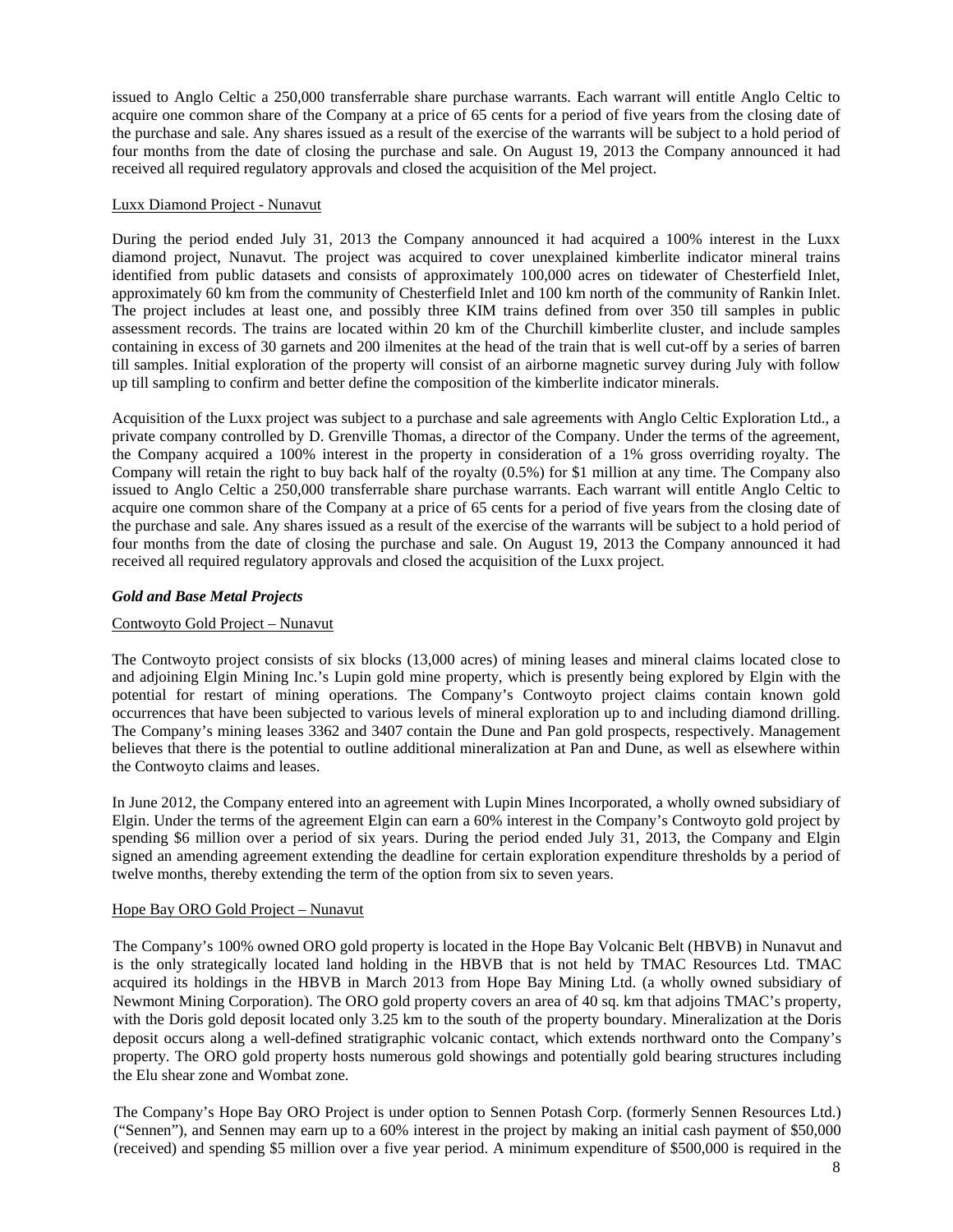first year (complete). In February 2013, the Company and Sennen amended the terms of their January 28, 2011 option agreement. The effect of the amendment is to extend the deadline for certain exploration expenditure thresholds by a period of twelve months, thereby extending the term of the option from five to six years.

#### Hay Duck Project – Northwest Territories

Subject to a May 2008 agreement with Strongbow as well as third party agreement dated May 2007 and as amended in April 2009 and January 2010, The Company has maintained an option to earn a 100% interest in the Hay Duck property located near Yellowknife, Northwest Territories. During the period ended July 31, 2013 the Company notified the third party property owner of its intent to relinquish its option to earn an interest in the property and a termination agreement was signed subsequent to the period ended July 31, 2013.

# *Other Exploration Properties*

The Company maintains an interest in a number of additional, non-material exploration properties. The Company continues to review the available exploration data associated with these properties in an effort to evaluate ways to further advance these properties.

# **FINANCIAL CONDITION, LIQUIDITY, CAPITAL RESOURCES, OPERATIONS AND FINANCIAL RESULTS**

## **Overall Performance**

|                                   | July 31, 2013 | April 30, 2013 | April 30, 2012 |
|-----------------------------------|---------------|----------------|----------------|
| Current assets                    | \$1,703,269   | \$2,919,741    | 93,331         |
| Non-current assets                | 2,571,868     | 1,069,380      | 798.243        |
| Liabilities                       | (419.970)     | (334, 810)     | (1,124,949)    |
| Shareholders' equity (deficiency) | \$3,855,167   | \$3,654,311    | \$ (233,375)   |

During fiscal 2013, the Company raised funds, settled much of its debt, added projects and restructured its share capital. As a result of the Fiscal 2013 reorganization activities, during the period ended July 31, 2013 the Company has been able to focus on its exploration programs on the Pikoo and Timiskaming properties and the acquisition of additional diamond properties.

During the three months ended July 31, 2013, the Company incurred expenditures totaling \$1,503,180 on its exploration and evaluation assets. Included in the Company's expenditures are drilling costs of \$546,484, geophysical survey and data collection costs of \$243,420, camp and setup costs of \$199,930, geological and assay costs of \$91,404 and an acquisition valuation of \$314,325 for warrants that vested in accordance with the terms of the agreement for the Pikoo, Timiskaming and Qilalugaq properties.

During the current quarter, the Company largely focused its efforts on the Pikoo property, completing a 10 hole 2,002 meter drill program designed to test the North and South target areas. The results of the program confirmed the presence of a new kimberlite field in this region with the most significant discovery being in the South Pikoo area.

In addition to work on the Pikoo property, the Company undertook a helicopter-borne gravity survey of the Redemption project in the Lac de Gras region of the Northwest Territories.

# **Financing/Use of Proceeds**

In fiscal 2013, North Arrow completed a private placement for gross proceeds of \$3,000,000 for funding its ongoing administration and exploration activities.

# **Results of Operations**

During the three months ended July 31, 2013 (the "current quarter"), the Company recorded a net loss of \$335,310 or \$0.01 per share. This is compared with a net loss of \$101,902 or \$0.02 per share for the three months ended July 31, 2012 (the "comparative quarter"). The \$233,408 increase in the Company's net loss for current quarter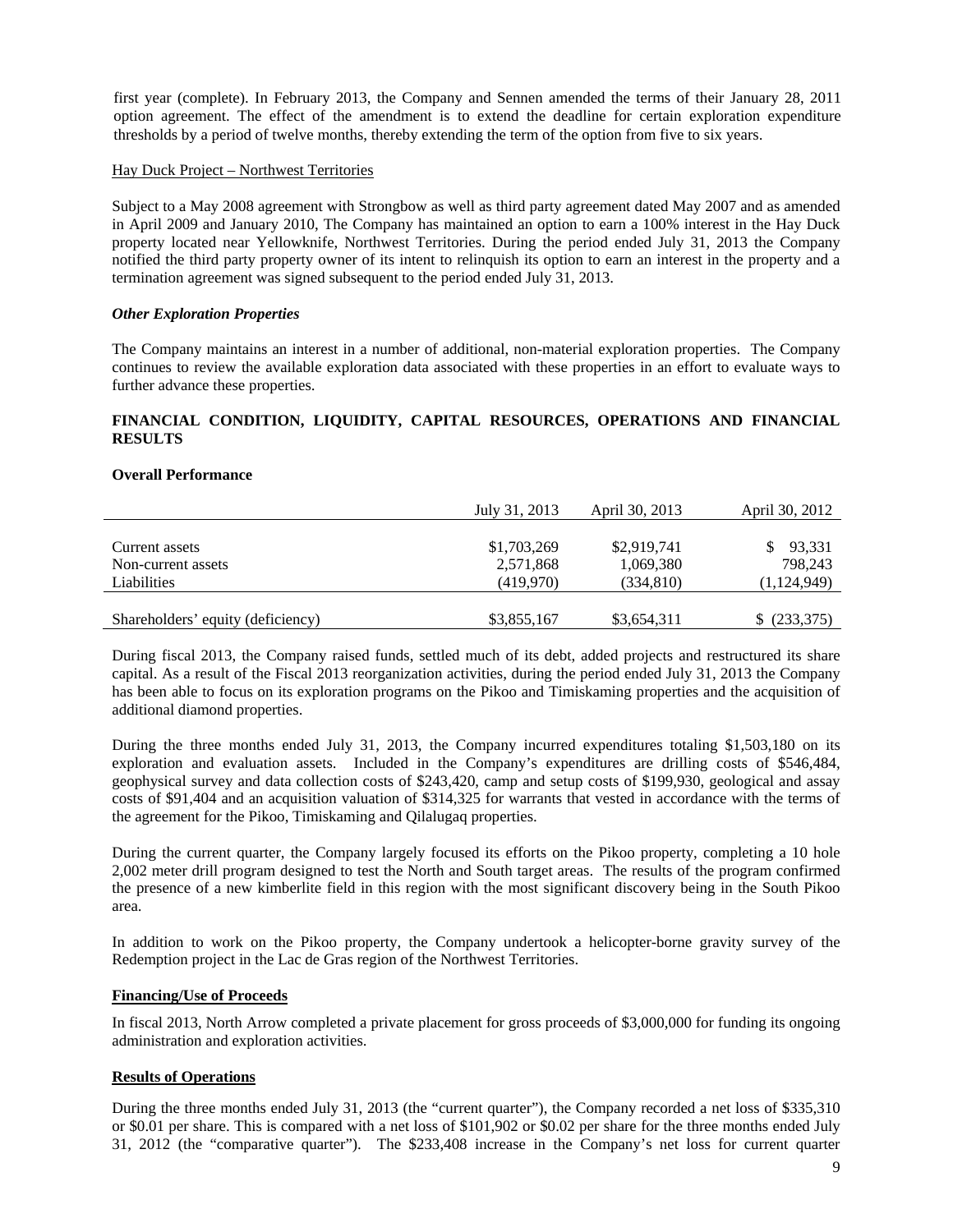compared to the comparative quarter was largely a result of a \$222,141 (comparative quarter - \$12,463) share-based compensation expense incurred by the Company as a result of the granting of options to directors, officers, employees and consultants.

Expenses for the current quarter were \$342,634 (comparative quarter - \$66,098) and interest and accretion expenses totaled \$nil (comparative quarter - \$36,105). Included in the expenses for the current quarter were share-based compensation charges of \$222,141 (comparative quarter - \$12,463), salaries and benefits \$34,390 (comparative quarter - \$18,306), office \$21,638 (comparative quarter - \$13,093) and consulting \$24,695 (comparative quarter -\$17,325). The increased expenses for the current quarter reflect increased share based compensation charges and the Company's increased activities in exploration, acquisitions and financings. During the comparative quarter the Company was seeking funds and reducing costs as it started its restructuring which resulted in a \$478,251 gain on the settlement of its convertible debt and a \$91,250 forgiveness of debt in the third quarter of fiscal 2013.

# **Summary of quarterly results**

The following table sets out selected unaudited quarterly financial information and is derived from the Company's unaudited quarterly consolidated financial statements prepared by management. The Company's interim consolidated financial statements are prepared in accordance with IFRS and are expressed in Canadian dollars.

|       |                 | Income (Loss) | <b>Basic Earnings</b><br>(Loss) per share<br>from Continued<br><b>Operation and Net</b><br>Income (Loss) |        |    |        | Earnings (Loss) per<br>share |
|-------|-----------------|---------------|----------------------------------------------------------------------------------------------------------|--------|----|--------|------------------------------|
| 7,324 | \$              | (335,310)     | S                                                                                                        | (0.01) | \$ | (0.01) |                              |
|       |                 | (162, 269)    | S                                                                                                        | (0.02) | S  | (0.02) |                              |
| 100   | Jэ              | 454,227       | S                                                                                                        | 0.10   | S  | 0.10   |                              |
|       |                 | (84,006)      | S                                                                                                        | (0.02) | \$ | (0.02) |                              |
| 301   | \$              | (101, 902)    | <sup>\$</sup>                                                                                            | (0.02) | \$ | (0.02) |                              |
|       | S               | (466.883)     | \$                                                                                                       | (0.09) | \$ | (0.09) |                              |
| 113   | \$              | (837,260)     | S                                                                                                        | (0.20) | \$ | (0.20) |                              |
| 179   | \$              | (372,822)     | \$                                                                                                       | (0.10) | \$ | (0.10) |                              |
|       | Interest Income |               | Income or (Loss)<br>from Continued<br><b>Operation and Net</b>                                           |        |    |        |                              |

*\*Per share amounts have been restated to reflect a 1 new share for 10 old shares consolidation of share capital.* 

#### **Variations in Quarterly Results**

The loss for the first quarter of fiscal 2014 reflects a non-cash \$222,141 (comparative quarter - \$12,463) share-based compensation charge for options granted to directors, officers, employees and consultants, resulting in an increased loss for the quarter.

The loss for the fourth quarter of fiscal 2013 reflects the ongoing administration costs of the Company as it restructured its share capital, raised funds, completed acquisitions and undertook work on its projects.

The profit of the third quarter of fiscal 2013 reflects the results of the Company's restructuring activities, including a \$478,251 gain realized on settlement of debt for shares and a \$91,250 gain realized on indebtedness forgiven by certain creditors.

The first and second quarter of fiscal 2013 reflect the Company's reductions in costs as it sought new projects and financings.

The quarterly results for fiscal 2012 reflect the Company's activities as it optioned projects in South America, hired consultants, incurred travel and related exploration and legal costs.

#### **July 31, 2013 compared to April 30, 2013**

During the first quarter of fiscal 2014 the Company incurred a loss of \$335,310 and had a reduction in its working capital of \$1,301,632 from April 30, 2013. The reduction in working capital during the first quarter was largely a result of the Company's expenditures of \$1,503,180 on exploration of its exploration and evaluation assets.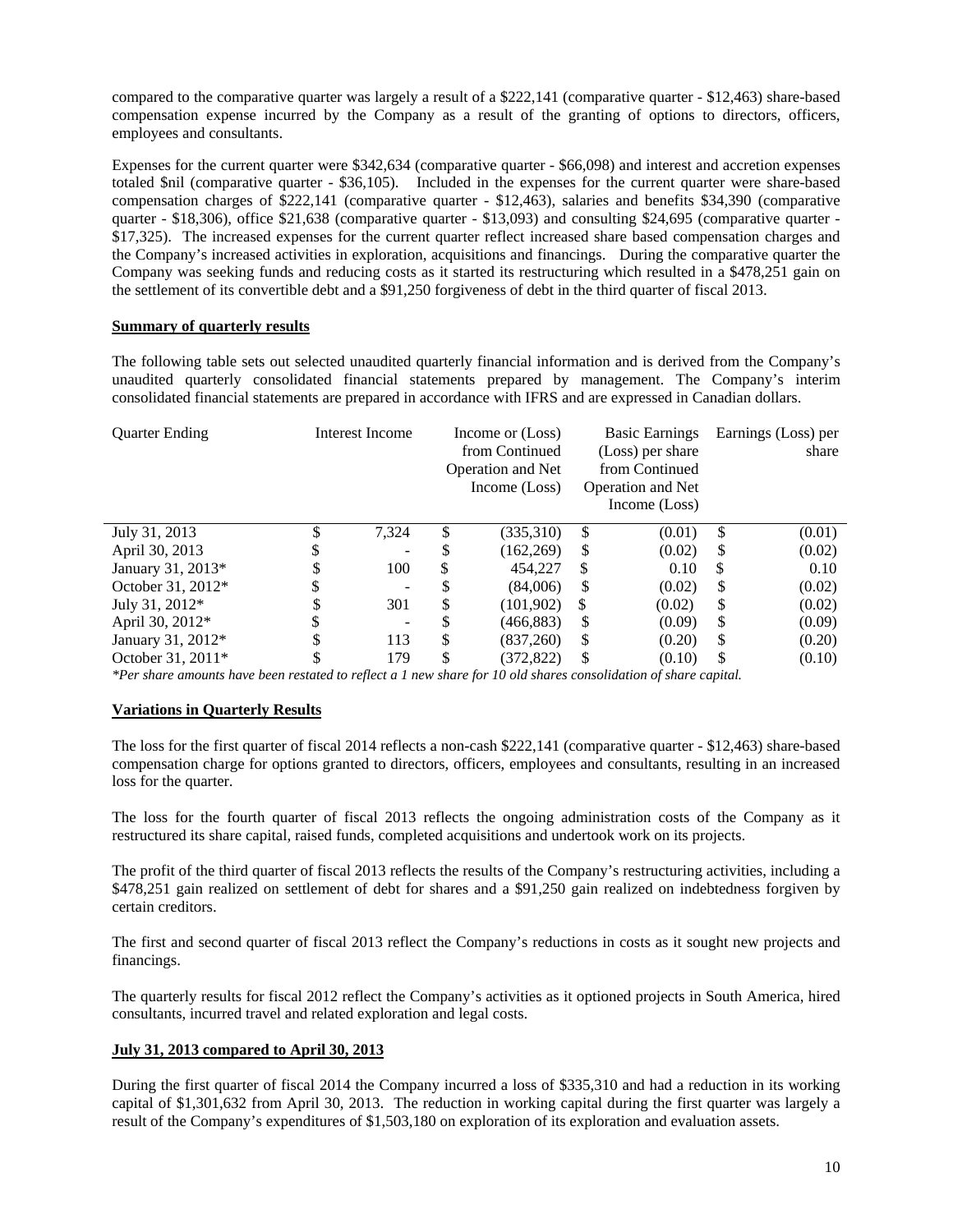# **Liquidity**

During the current quarter the Company's cash position was reduced by \$1,284,898 (comparative quarter - \$9,649) as a result of increased activity levels and the resulting funding of its operating and investing activities. During the comparative quarter the Company was cutting costs and reducing expenditures.

# **Operating activities**

During the current quarter the Company's operating activities used \$268,467 (comparative quarter - source of \$1,578) of cash. The use of cash in operating activities in the current quarter reflects the Company's increased activity level and the net loss of \$335,310 (comparative quarter - \$101,902) adjusted for non-cash expenditures and changes in non-cash items. The non-cash expenditures consisted of items such as share-based compensation \$222,141 (comparative quarter - \$12,463), accretion \$nil (2012 - \$18,462), interest on convertible note \$nil (comparative quarter - \$17,643) and a use of cash from changes in other non-cash items totaling \$155,990 (comparative quarter - source of cash of \$54,763) related to funding changes in items such as accounts receivable and payable.

# **Investing activities**

The Company's primary investing activity is the acquisition and exploration of mineral properties in Canada. During the current quarter, the Company used cash of \$1,016,431 (comparative quarter - \$11,227) to investigate acquisitions and evaluate its mineral interests. During the comparative quarter the Company was cutting costs and reducing all expenditures which resulted in reduced exploration and the eventual restructuring of the Company in fiscal 2013.

# **Financing activities**

During the current and comparative quarters the Company did not raise funds from share issuances.

## **Capital Resources**

The Company's financial condition and future prospects are significantly affected by overall economic conditions. The Company has no source of operating revenue and relies on equity financings, joint ventures and warrant and stock option exercises to further exploration on its properties.

The Company's long-term financial success is dependent on management's ability to discover and develop economically viable mineral deposits. Actual funding requirements may vary from those planned due to a number of factors, including the progress of exploration activity and the Company's ability to raise additional funds on favourable terms. Management recognizes there will be risks involved that may be beyond their control. The Company intends to continue to use various strategies to minimize its dependence on equity capital, including the securing of joint venture partners where appropriate.

The Company's ability to generate cash is very much affected by the current market conditions, its share price and third party interest in its assets. In the current equity market, funds for companies at an early/grass-roots stage of exploration are limited and dilution to existing shareholders from an equity financing increases as the share price decreases. The Company has no credit facilities that could be used for ongoing operations because it has no operating cash flow.

In order to finance the Company's exploration programs and to cover administrative and overhead expenses, the Company raises money through equity sales, from the exercise of convertible securities and, in the past, from the sale of investments. Although the Company has had past success in obtaining financing, there can be no such assurance that it will be able to obtain adequate financing in the future or that the terms of any financing will be favourable. Many factors influence the Company's ability to raise funds, including the state of the resource market and commodities prices and, the climate for mineral exploration.

The Company's management actively manages its landholdings in an effort to keep those landholdings with the greatest exploration potential in good standing for as long as possible. The Company's management regularly reviews its cash position against future plans and makes decisions regarding these plans accordingly.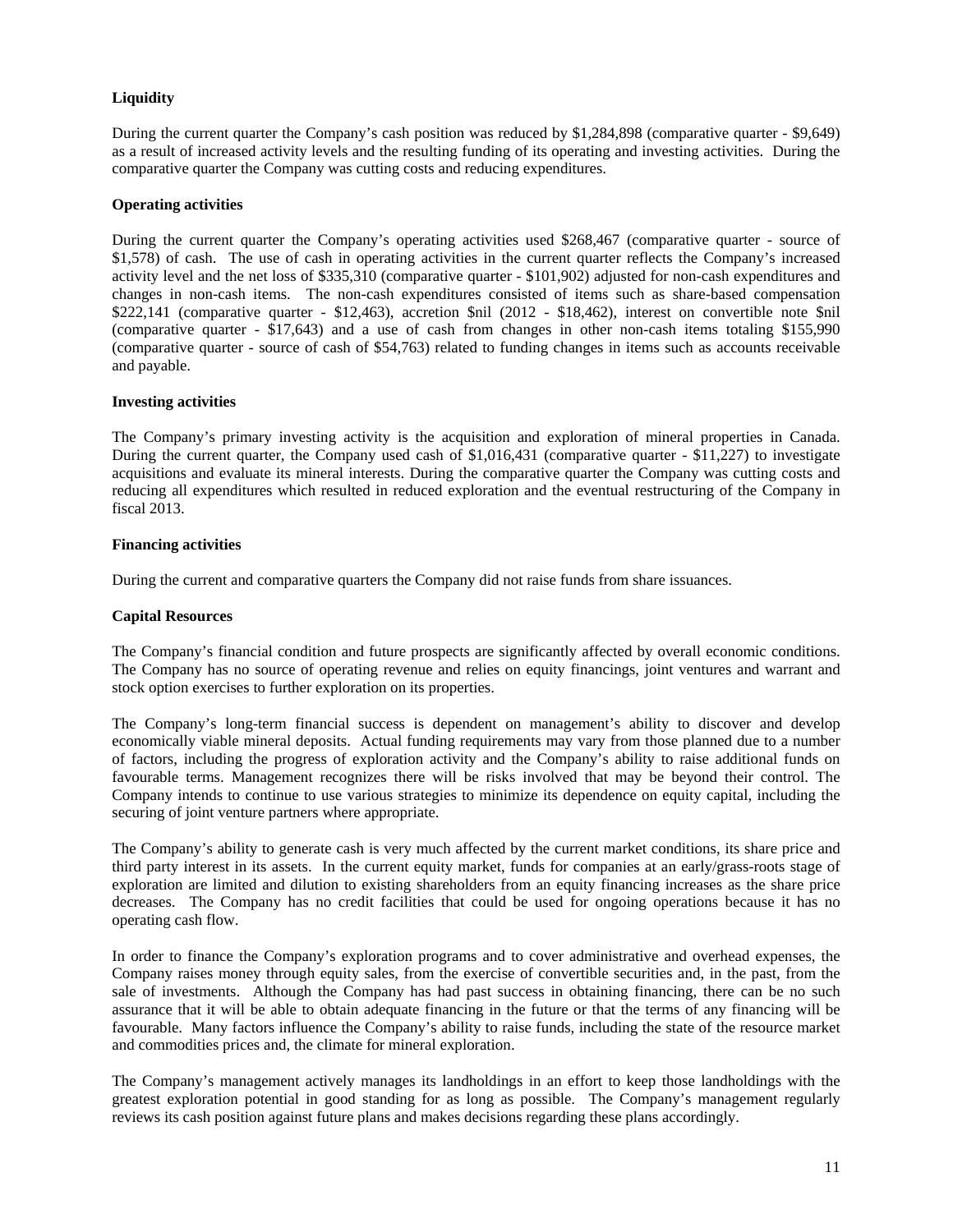The Company will have to raise additional funds to further planned exploration efforts at its various exploration properties and to maintain its listing on the TSXV. The Company is seeking to minimize variable expenses to the extent possible and, where applicable, to seek joint venture partners to continue to further exploration of its nondiamond mineral properties.

#### **Risks and Uncertainties**

## Industry

An investment in natural resource companies involves a significant degree of risk. The degree of risk increases substantially where the Company's properties are in the exploration as opposed to the development stage. Investment in the securities of the Company should be considered as highly speculative due to the nature of the Company's business. The following additional risk factors should be given special consideration.

# Exploration, Development and Mining Risks

Exploring and developing mineral resource projects bears a high potential for all manner of risks. Additionally, few exploration projects successfully achieve development due to factors that cannot be predicted or foreseen. Moreover, even one such factor may result in the economic viability of a project being detrimentally impacted such that it is neither feasible nor practical to proceed. Mineral exploration involves many risks, which even a combination of experience, knowledge and careful evaluation may not be able to overcome. Operations in which the Company has a direct or indirect interest will be subject to all the hazards and risks normally incidental to exploration, development and production of base/precious metals, any of which could result in work stoppages, damage to property, and possible environmental damage. If any of the Company's exploration programs are successful, there is a degree of uncertainty attributable to the calculation of ore resources and corresponding grades being mined or dedicated to future production. Until ore is actually mined and processed, quantity of reserves and grade must be considered as estimates only. In addition, the quantity of reserves may vary depending on metal or diamond prices. Any material change in quantity of reserves, grade or recovery ratio, may affect the economic viability of the Company's properties. In addition, there can be no assurance that metal reserves in small-scale laboratory tests will be duplicated in larger scale tests under on-site conditions or during production. The Company closely monitors its activities and those factors, which could impact them, and employs experienced consulting, engineering, and legal advisors to assist in its risk management reviews.

The Company's properties are currently being assessed for exploration and as a result, the Company has no source of operating cash flow. Failure to obtain additional financing could result in a delay or indefinite postponement of further exploration. Development of the Company's mineral properties will only follow upon obtaining satisfactory exploration results. Mineral exploration and development involves a high degree of risk and few properties that are explored are ultimately developed into producing mines. There is no assurance that the Company's mineral exploration and development activities will result in any discoveries of bodies of ore. The long-term profitability of the Company's operations will be in part directly related to the cost and success of its exploration programs, which may be affected by a number of factors. Substantial expenditures are required to establish reserves through drilling, to develop metallurgical processes to extract the metal or diamonds from the resources and, in the case of new properties, to develop the mining and processing facilities and infrastructure at any site chosen for mining. Although substantial benefits may be derived from the discovery of a major mineralized deposit, no assurance can be given that minerals will be discovered in sufficient quantities to justify commercial operations or that the funds required for development can be obtained on a timely basis.

#### Foreign Operation Risks

Historically, the majority of the Company's expenses have been denominated in Canadian Dollars so its exposure to foreign exchange risk has been limited. Exploration activities outside of Canada can expose the Company to foreign exchange risk. Presently, the Company does not use foreign-exchange contracts to mitigate this risk.

#### Insurance

The Company's involvement in the exploration for mineral properties may result in the Company becoming subject to liability for pollution, property damage, personal injury or other hazards. Although the Company may have insurance to address many risks, such insurance has limitations on liability that may not be sufficient to cover the full extent of such liabilities. In addition, such risks may not, in all circumstances be insurable or, in certain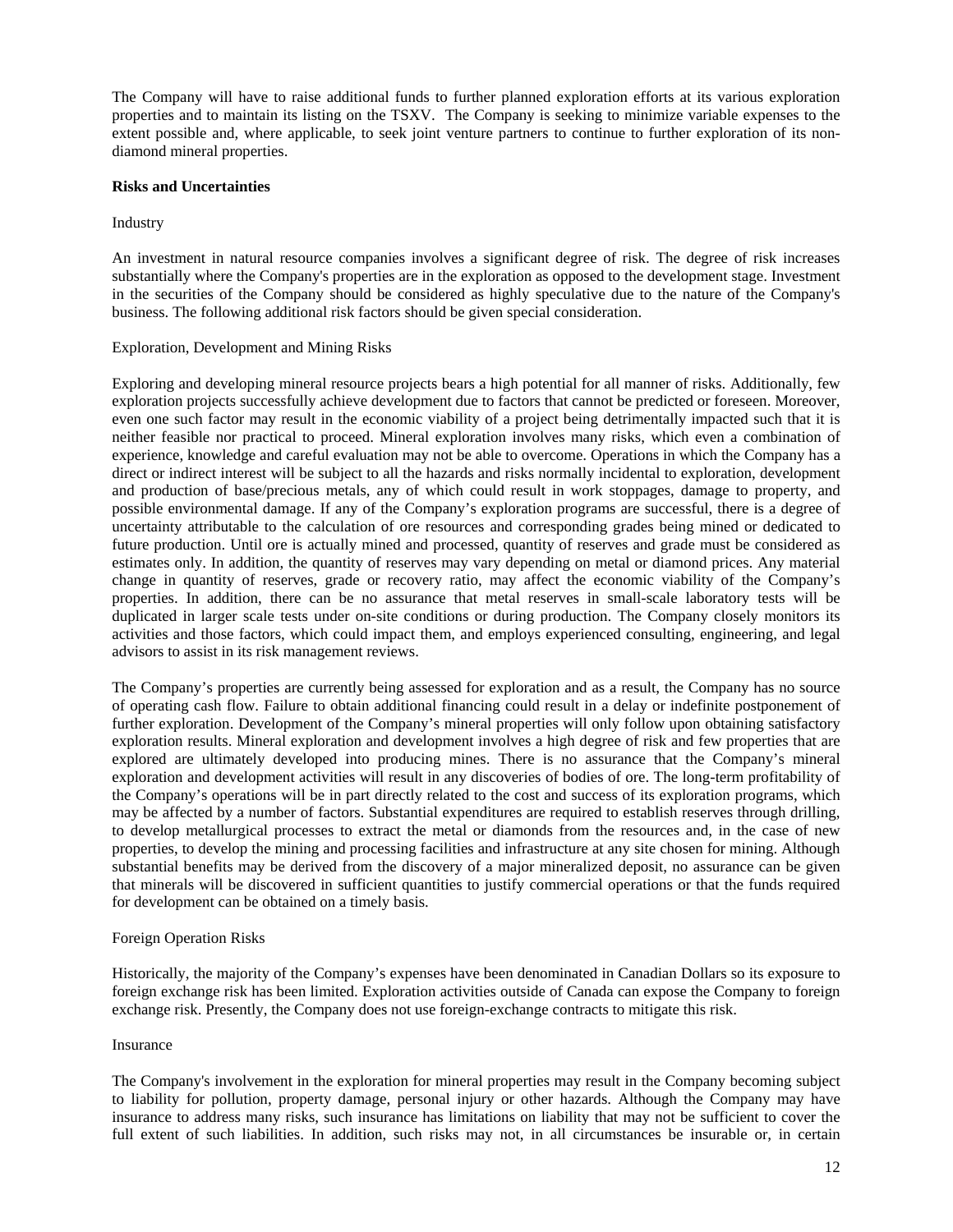circumstances, the Company may elect not to obtain insurance to deal with specific risks due to the high premiums associated with such insurance or other reasons. The payment of such uninsured liabilities would reduce the funds available to the Company. The occurrence of a significant event that the Company is not fully insured against, or the insolvency of the insurer of such event, could have a material adverse effect on the Company's financial position, results of operations or prospects.

# Environmental Risks

All phases of the mineral exploration and development business present environmental risks and hazards and are subject to environmental legislation. Environmental legislation provides for, among other things, restrictions and prohibitions on spills, releases or emissions of various substances used and or produced in association mining exploration and mining operations. The legislation also requires that facility sites be operated, maintained, abandoned and reclaimed to the satisfaction of applicable regulatory authorities. Compliance with such legislation can require significant expenditures and a breach may result in the imposition of fines and penalties, some of which may be material. Environmental legislation is evolving in a manner expected to result in stricter standards and enforcement, larger fines and liability and potentially increased capital expenditures and operating costs. The discharge of pollutants into the air, soil or water may give rise to liabilities to foreign governments and third parties and may require the Company to incur costs to remedy such discharge. No assurance can be given that the application of environmental laws to the business and operations of the Company will not result in a curtailment of production or a material increase in the costs of production, development or exploration activities or otherwise adversely affect the Company's financial condition, results of operations or prospects.

# Prices, Markets and Marketing of Base/Precious Metals

The Company's revenues, if any, are expected to be in large part derived from the mining and sale of base/precious metals or interests related thereto. The price of those commodities has fluctuated widely, particularly in recent years, and is affected by numerous factors beyond the Company's control including international economic and political trends, expectations of inflation, currency exchange fluctuations, interest rates, global or regional consumptive patterns, speculative activities, increased production due to new mine developments and improved mining and production methods. The effect of these factors on the price of base/precious metals, and therefore the economic viability of any of the Company's exploration projects, cannot accurately be predicted.

The marketability of any minerals acquired or discovered may be affected by numerous factors which are beyond the control of the Company and which cannot be accurately predicted, such as the proximity and capacity of milling facilities, mineral markets and processing equipment and governmental regulations including regulations relating to royalties, allowable production and importing and exporting of minerals.

# Substantial Capital Requirements and Liquidity

The Company anticipates that it will make substantial capital expenditures for the acquisition, exploration, development and production of its mineral properties in the future. The Company currently has no revenue and may have limited ability to expend the capital necessary to undertake or complete future drilling programs. There can be no assurance that debt or equity financing, or cash generated by operations will be available or sufficient to meet these requirements or for other corporate purposes or, if debt equity financing is available, that it will be on terms acceptable to the Company. Moreover, future activities may require the Company to alter its capitalization significantly. The inability of the Company to access sufficient capital for its operations could have a material adverse effect on the Company's financial condition, results of operations or prospects.

#### Issuance of Debt

From time to time the Company may enter into transactions or activities that may be financed with debt which could impair the Company's ability to obtain additional financing in the future. The inability of the Company to access sufficient capital for the repayment of any debt could have a material effect on the Company's financial condition, results of operations or prospects.

# **Outstanding Share Data**

The Company's authorized capital is unlimited common shares without par value.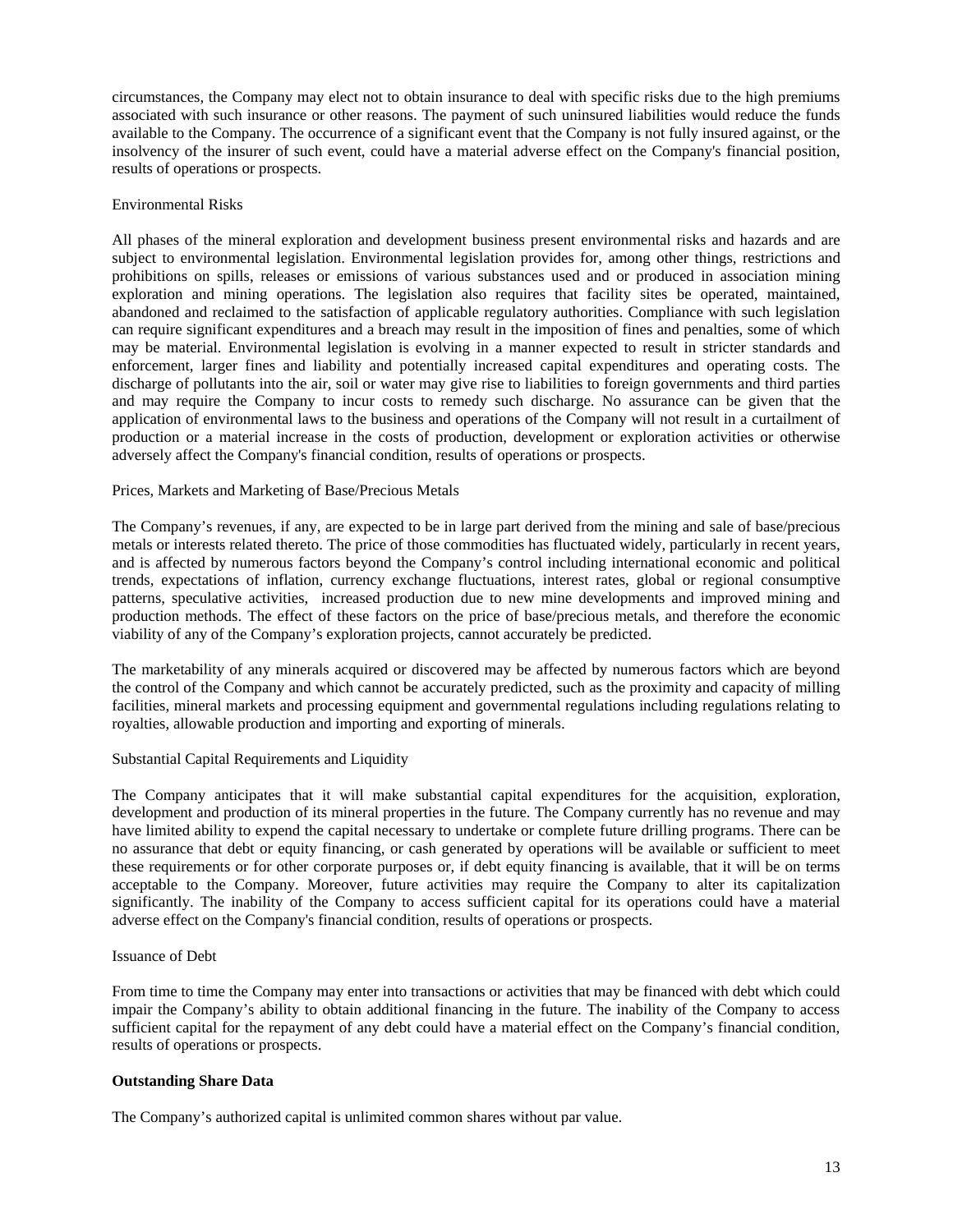As at September 26, 2013, the Company had the following shares, options and warrants outstanding:

|                               | <b>Exercise price</b> | <b>Number</b> |
|-------------------------------|-----------------------|---------------|
| Shares issued and outstanding |                       | 28,439,741    |
|                               |                       |               |
| Options                       |                       |               |
| Expire June 4, 2014           | \$2.00                | 62,000        |
| Expire September 2, 2014      | \$3.00                | 20,000        |
| Expire May 12, 2016           | \$2.00                | 53,000        |
| Expire May 10, 2018           | \$0.27                | 2,220,000     |
| Warrants                      |                       |               |
| April 29, 2018                | \$0.25                | 500,000       |
| August 19, 2018               | \$0.65                | 500,000       |
|                               |                       |               |
| Fully diluted                 |                       | 31,794,741    |

#### **Stock options**

The Company's stock option plan (the "Plan") was approved by shareholders at an annual general and special meeting in November 2011 and at subsequent annual meetings. The Plan gives the directors the authority to grant options to directors, officers, employees and consultants. The maximum number of shares to be issued under the Plan is 10% of the issued and outstanding common shares at the time of the grant. The exercise price of each option granted shall not be less than the market price at the date of grant less a discount up to 25% in accordance with the policies of the TSX Venture Exchange ("TSXV").

Options granted can have a term up to 5 years with vesting provisions determined by the directors in accordance with TSXV policies for Tier 2 Issuers, with a typical vesting period of 25% upon grant and 25% every six months thereafter.

# **Transactions with Related Parties**

Balances and transactions between the Company and its subsidiaries have been eliminated on consolidation and are not disclosed below. Details of the transactions between the Company and related parties not disclosed elsewhere in the Company's financial statements are disclosed below.

#### *Related party transactions*

Certain companies which have an officer and/or director or former officer and/or director in common and render services or are charged for certain services as follows:

|                                   | Nature of transactions            |
|-----------------------------------|-----------------------------------|
| Anglo-Celtic Exploration Ltd.     | Interest and consulting           |
| Strongbow Exploration Inc.        | Exploration and administration    |
| 0954506 BC Ltd.                   | Exploration                       |
| International Northair Mines Ltd. | Accounting and corporate services |

The Company incurred the following transactions in the normal course of operations in connection with companies which have an officer and/or director in common.

- a) During the three months ended July 31, 2013, the Company paid or accrued \$2,508 (2012 \$4,116) for technical services to a company with common directors or a former officer.
- b) During the three months ended July 31, 2013, the Company paid or accrued \$13,813 (2012 \$23,784) for shared administrative and accounting services to a company with common officers.
- c) During the three months ended July 31, 2013 the Company paid \$4,023 (2012 \$nil) for office and rent to a company with common directors and officers and/or controlled by a director.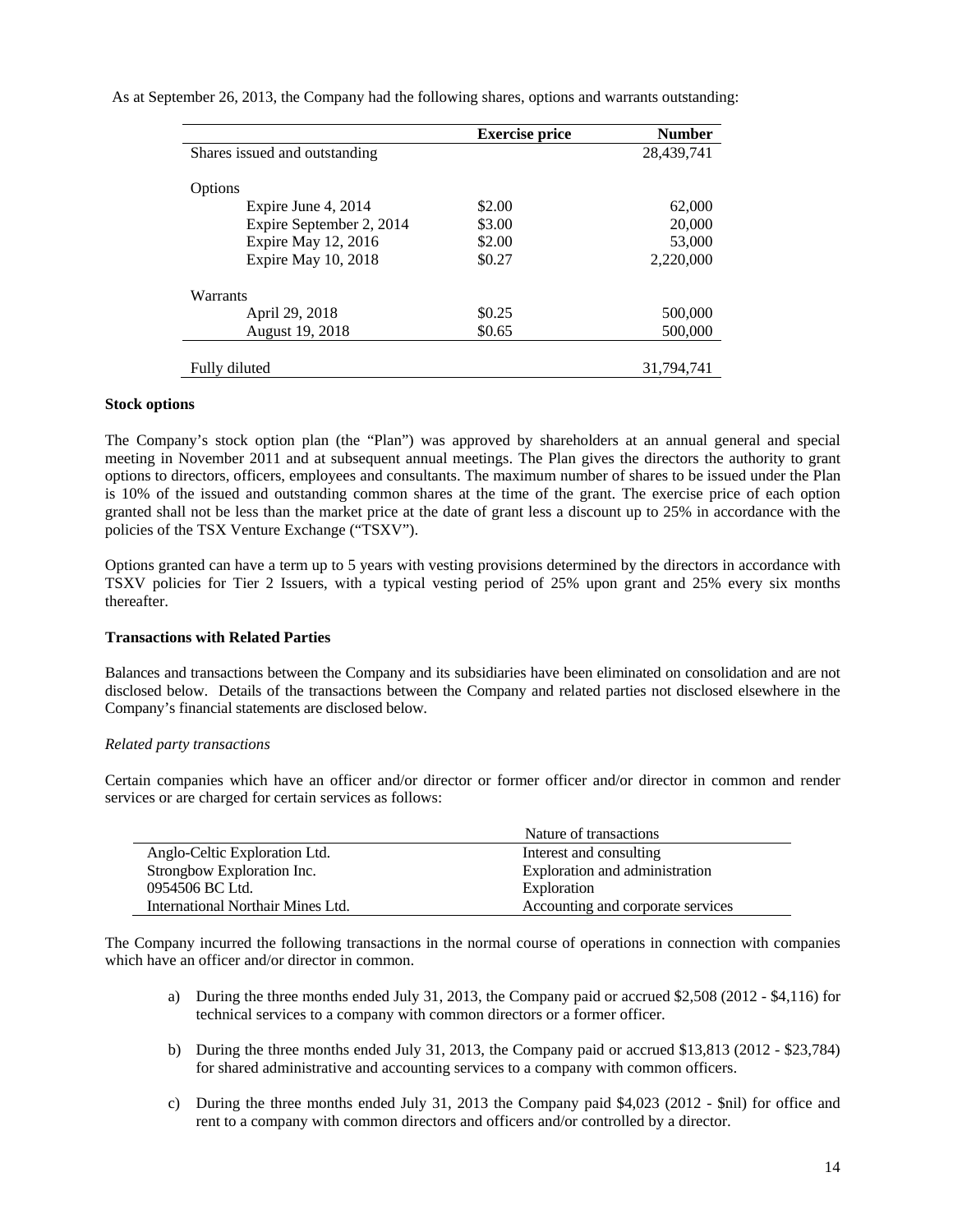The remuneration of directors and key management personnel during the three months ended July 31, 2013 was as follows:

|                                                                              | July 31, 2013 | July 31, 2012 |
|------------------------------------------------------------------------------|---------------|---------------|
| Salaries <sup>1</sup>                                                        | \$<br>32,580  |               |
|                                                                              | 4.920         | ۰             |
| Exploration-geological <sup>1</sup><br>Share-based compensation <sup>2</sup> | 131,063       | 4,259         |
| Total                                                                        | \$<br>168,563 | 4,259         |

*1 – When key management is working specifically on mineral properties their time is capitalized against the mineral property.* 

*2 – Share-based compensation is the fair value of options that have been granted to directors and key management personnel.* 

# **CHANGES IN ACCOUNTING POLICIES AND CRITICAL ACCOUNTING ESTIMATES, JUDGMENTS AND ASSUMPTIONS**

#### **Nature and continuance of operations**

North Arrow Minerals Inc. (the "Company") is incorporated federally under the laws of the Canada Business Corporations Act.

The consolidated financial statements of the Company are presented in Canadian dollars, which is the functional currency of the Company.The Company trades on the TSX Venture Exchange (TSXV – NAR) and its registered office address is Ste. #860-625 Howe Street, Vancouver, BC, Canada V6C 2T6.

The Company's principal business activity is the acquisition and exploration of exploration and evaluation assets. To date, the Company has not generated significant revenues from operations and is considered to be in the exploration stage.

The Company is in the process of acquiring and exploring its exploration and evaluation assets and has not yet determined whether these properties contain reserves that are economically recoverable. These financial statements have been prepared on the assumption that the Company will continue in operation for the foreseeable future and will be able to realize assets and discharge liabilities in the normal course of operations. At July 31, 2013, the Company has a deficit of \$12,467,825 and no current source of revenue. The Company's continuation as a going concern is dependent on the successful results from its mineral property exploration activities and its ability to raise equity capital or borrowings sufficient to meet current and future obligations. There can be no assurances that management's plans for the Company will be successful. These material uncertainties may cast significant doubt upon the Company's ability to continue as a going concern. The financial statements do not include any adjustments to the recoverability and classification of assets and liabilities that might be necessary, should the Company be unable to continue as a going concern.

As a result of the ten for one share consolidation completed during the year, current and comparative share information has been retrospectively restated.

#### **Significant accounting policies**

The July 31, 2013 Management Discussion and Analysis should be read in conjunction with the audited annual financial statements of the Company for a listing of the Company's significant accounting policies.

#### **Statement of Compliance**

The Company's condensed interim consolidated financial statements have been prepared in accordance with International Financial Reporting Standards ("IFRS") as issued by the International Accounting Standards Board ("IASB") and interpretations of the International Financial Reporting Interpretations Committee ("IFRIC") and specifically with IFRS applicable to the preparation of interim financial statements, including IAS 34, Interim Financial Reporting ("IAS 34"). The condensed interim consolidated financial statements should be read in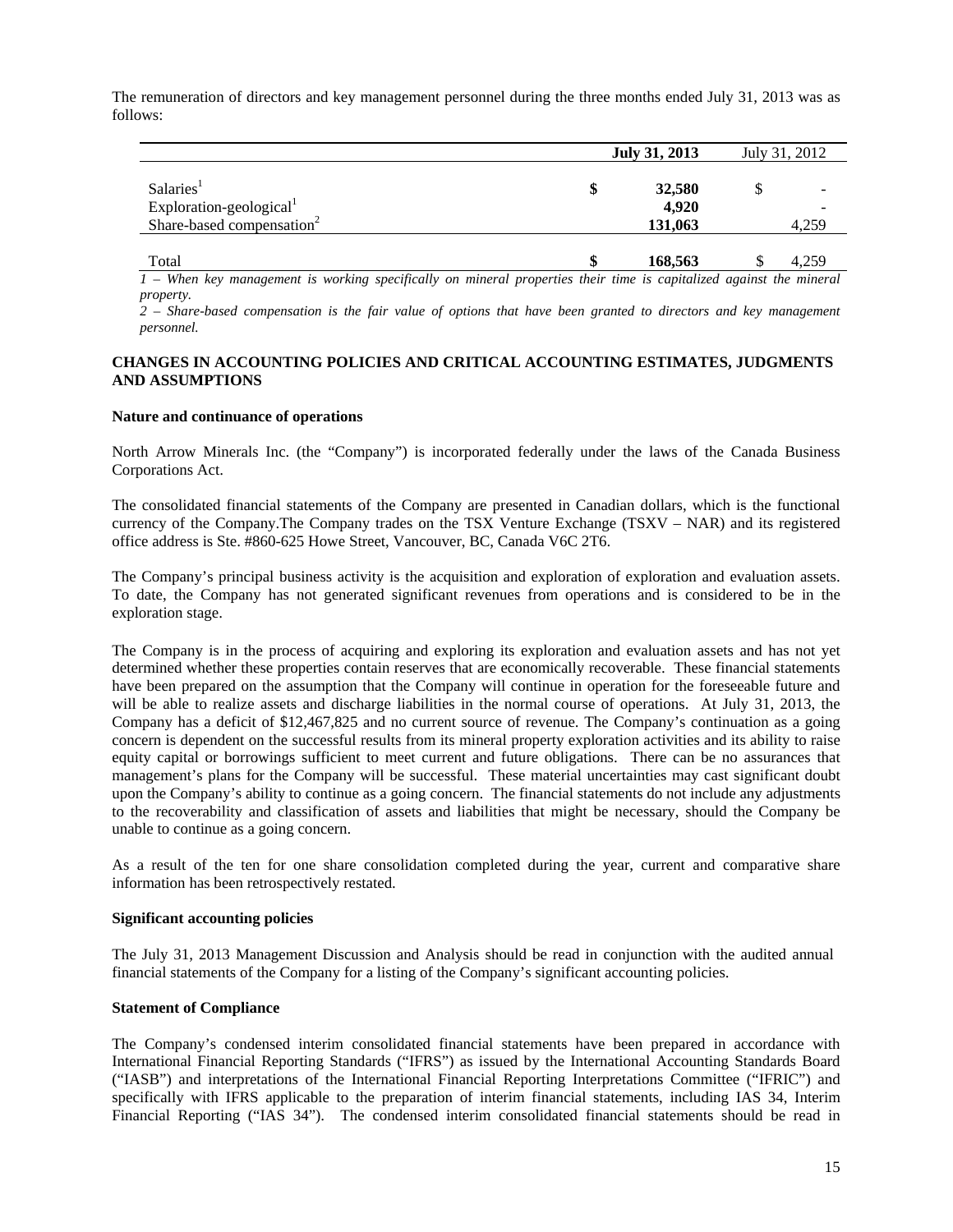conjunction with the Company's audited financial statements for the year ended April 30, 2013. The financial statements are presented in Canadian dollars unless otherwise noted.

# **Principles of Consolidation**

The Company's consolidated financial statements include the accounts of the Company and its wholly-owned inactive subsidiary Compania Minera North Arrow Chile Limitada ("Minera"). All inter-company transactions and balances have been eliminated upon consolidation.

## **Significant accounting judgments, estimates and assumptions**

The preparation of financial statements in conformity with IFRS requires management to make certain estimates, judgments and assumptions that affect the reported amounts of assets and liabilities at the date of the financial statements and the reported revenues and expenses during this period.

Although management uses historical experiences and its best knowledge of the amount, events or actions form the basis for judgments and estimates and actual results may differ from these estimates.

The most significant accounts that require estimates as the basis for determining the stated amounts include the recoverability of mineral properties, valuation of share-based payments, and valuation of deferred tax amounts.

Critical judgments exercised in applying accounting policies that have the most significant effect on the amounts recognized in the consolidated financial statements are as follows:

*(i) Economic recoverability and probability of future benefits of exploration and evaluation costs.* 

 Management has determined that exploration, evaluation and related costs incurred which were capitalized may have future economic benefits and may be economically recoverable. Management uses several criteria in its assessments of economic recoverability and probability of future economic benefits including geologic and other technical information, history of conversion of mineral deposits with similar characteristics to its own properties to proven and probable mineral reserves, the quality and capacity of existing infrastructure facilities, evaluation of permitting and environmental issues and local support for the project.

*(ii) Valuation of share-based payments* 

The Company uses the Black-Scholes Option Pricing Model for valuation of share-based payments. Option pricing models require the input of subjective assumptions including expected price volatility, interest rates and forfeiture rate. Changes in the input assumptions can materially affect the fair value estimate and Company's earnings and equity reserves.

*(iii) Income taxes*

In assessing the probability of realizing income tax assets, management makes estimates related to expectations of future taxable income, applicable tax opportunities, expected timing of reversals of existing temporary differences and the likelihood that tax positions taken will be sustained upon examination by applicable tax authorities. In making its assessments, management gives additional weight to positive and negative evidence that can be objectively verified.

# **New Accounting Standards Adopted**

The following new standards, amendments to standards and interpretations have been issued and have been adopted effective during the three months ended July 31, 2013:

- IFRS 10 New standard to establish principles for the presentation and preparation of consolidated financial statements when an entity controls multiple entities $^{(i)}$
- IFRS 11 New standard to account for the rights and obligations in accordance with a joint  $agreement<sup>(i)</sup>$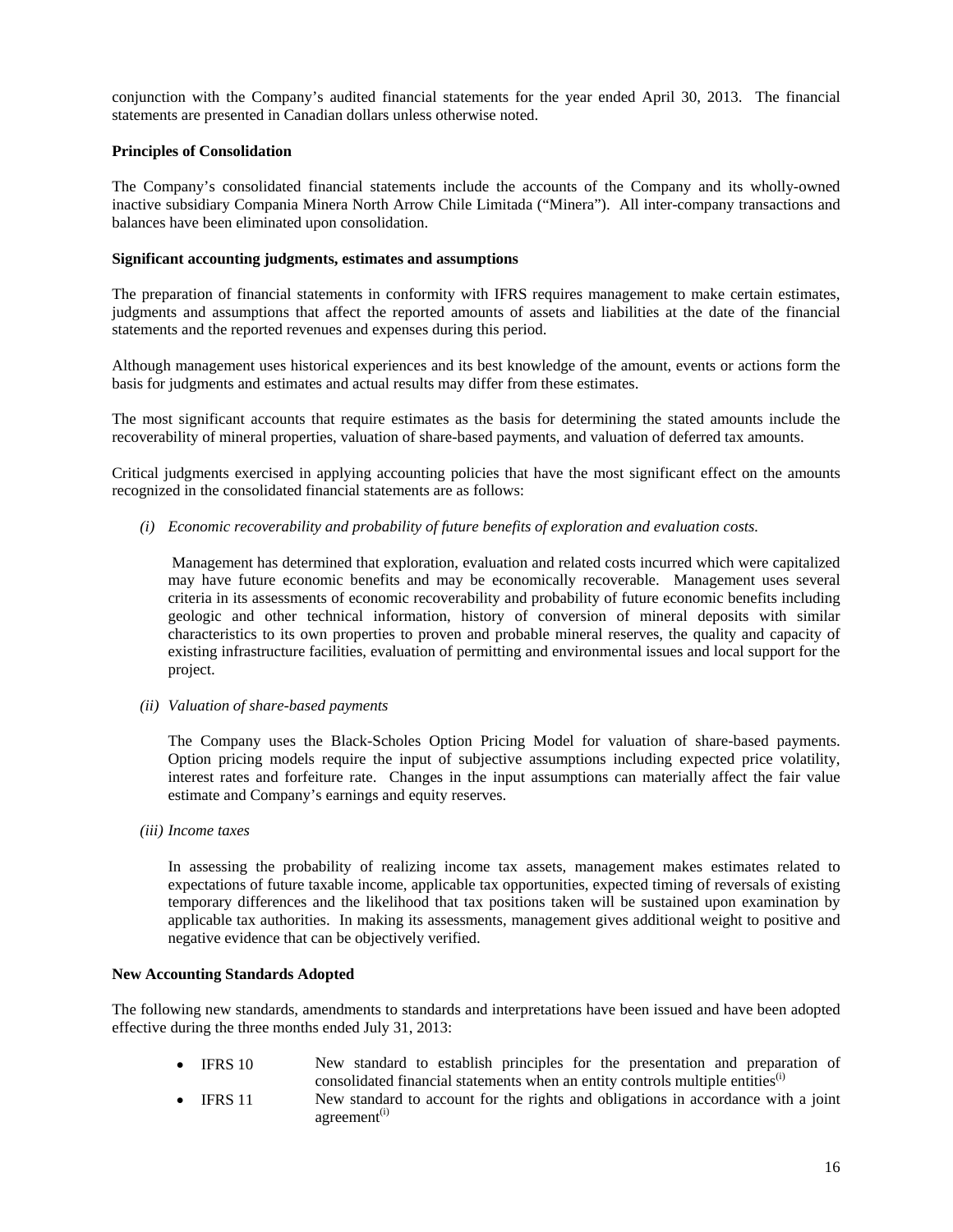- IFRS 12 New standard for the disclosure of interests in other entities not within the scope of IFRS  $9/IAS$  39<sup>(i)</sup>
- **IFRS** 13 New standard on the measurement and disclosure of fair value<sup>(i)</sup>
- IAS 1 Presentation of other comprehensive income<sup>(ii)</sup>
- (Amendment)  $\bullet$  IAS 28 New standard issued that supercedes IAS 28 (2003) to prescribe the accounting for
- (Amendment) investments in associates and joint ventures $<sup>(i)</sup>$ </sup>
	- *i) Effective for annual periods beginning on or after January 1, 2013*
	- *ii) Effective for annual periods beginning on or after July 1, 2012*

The Company anticipates that the application of these standards, amendments and interpretations will not have a material impact on the results and financial position of the Company.

# **FINANCIAL INSTRUMENTS AND RISK MANAGEMENT**

Financial instruments measured at fair value are classified into one of three levels in the fair value hierarchy according to the relative reliability of the inputs used to estimate the fair values. The three levels of the fair value hierarchy are:

- Level 1 Unadjusted quoted prices in active markets for identical assets or liabilities;
- Level 2 Inputs other than quoted prices that are observable for the asset or liability either directly or indirectly; and
- Level 3 Inputs that are not based on observable market data.

The Company's financial instruments consist of cash, marketable securities, receivables, accounts payable and accrued liabilities and, due to related parties. Cash is carried at fair value using a level 1 fair value measurement. The carrying value of receivables, accounts payable and accrued liabilities and due to related parties approximate their fair values due to their immediate or short-term maturity. Marketable securities are recorded at fair value based on the quoted market prices in active markets at the balance sheet date, which is consistent with level 1 of the fair value hierarchy.

The Company is exposed to a variety of financial risks by virtue of its activities, including credit risk, interest rate risk, liquidity risks, foreign currency risk, and equity market risk. The Company's objective with respect to risk management is to minimize potential adverse effects on the Company's financial performance. The Board of Directors provides direction and guidance to management with respect to risk management. Management is responsible for establishing controls and procedures to ensure that financial risks are mitigated to acceptable levels.

#### *Credit risk*

Credit risk is the risk of financial loss to the Company if a counter-party to a financial instrument fails to meet its contractual obligations. The Company manages credit risk by investing its excess cash in short-term investments with investment grade ratings, issued by a Canadian chartered bank. The Company's receivables consist primarily of sales tax receivables due from the federal government and receivables from companies with which the Company has exploration agreements or options. The maximum exposure to credit risk at the reporting date is the carrying value of the Company's receivables and cash.

#### *Interest rate risk*

Interest rate risk is the risk that the fair value or future cash flows of a financial instrument will fluctuate because of changes in market interest rates. Financial assets and liabilities with variable interest rates expose the Company to interest rate risk with respect to its cash flow. It is management's opinion that the Company is not exposed to significant interest rate risk.

#### *Liquidity risk*

Liquidity risk is the risk that the Company will not be able to meet its obligations as they become due. The Company's ability to continue as a going concern is dependent on management's ability to raise the funds required through future equity financings, asset sales or exploration option agreements, or a combination thereof. The Company has no regular cash flow from its operating activities. The Company manages its liquidity risk by forecasting cash flow requirements for its planned exploration and corporate activities and anticipating investing and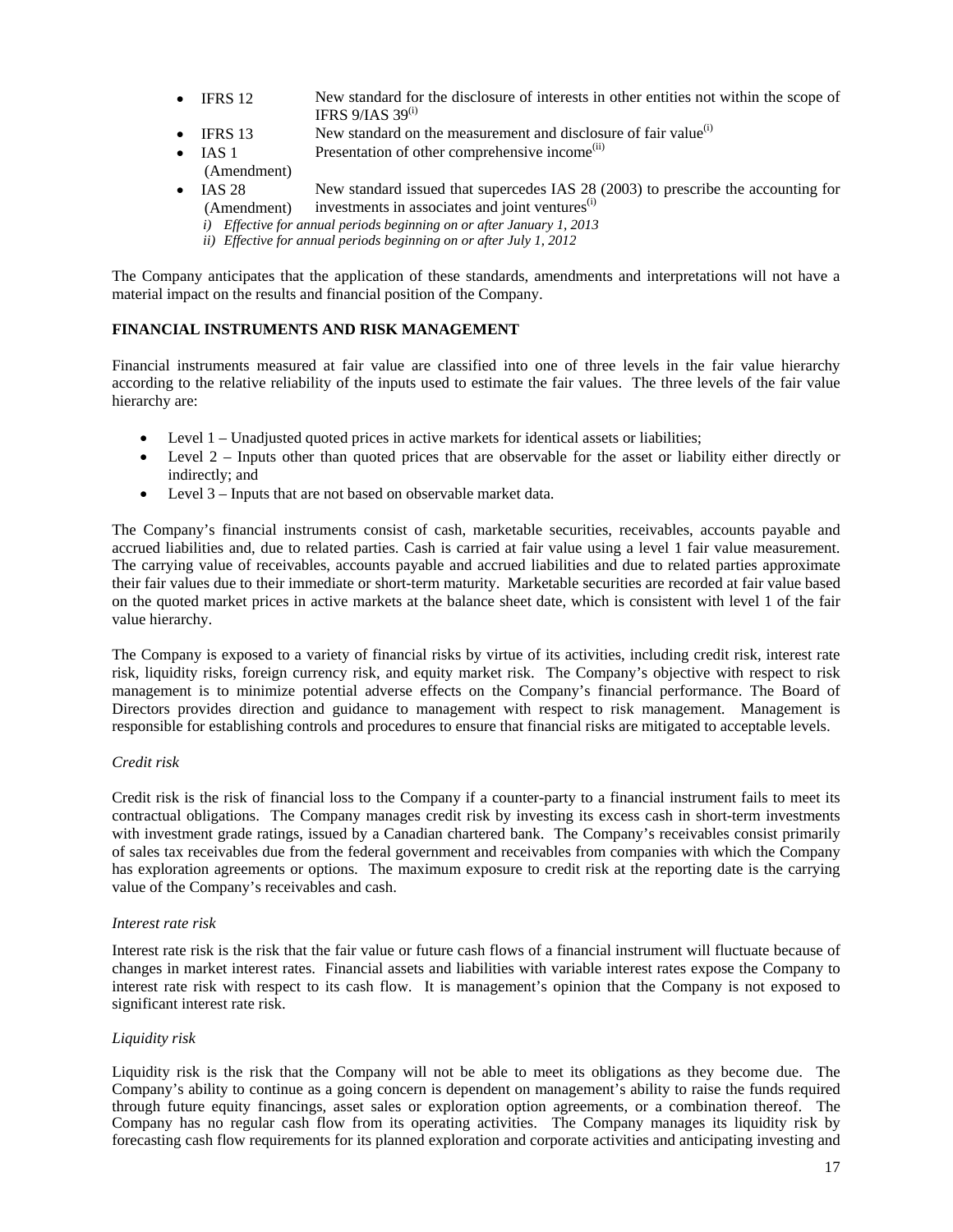financing activities. Management and the Board of Directors are actively involved in the review, planning and approval of budgets and significant expenditures and commitments. Failure to realize additional funding could cast significant doubt on the Company's ability to continue as a going concern. As at July 31, 2013, the Company had cash of \$1,608,857 (April 30, 2013 - \$2,893,755) available to settle current liabilities of \$419,970 (April 30, 2013 - \$334,810)

## *Foreign currency risk*

The Company has exposure to foreign currency risk through its exploration activities outside of Canada, however, the majority of its assets and liabilities are denominated in Canadian dollars. The Company's exploration activities and any related land tenure expense outside Canada could make it subject to foreign currency fluctuations, which may affect the Company's financial position, and cash flows. During the year ended April 30, 2012, the Company wound up its operations in the United States and South America and is presently not subject to significant foreign currency risk.

# *Equity market risk*

The Company is exposed to equity price risk arising from its marketable securities, which are classified as availablefor- sale. The Company plans to sell its marketable securities as market conditions permit, or as is required to finance the Company's operations from time-to-time.

# **Proposed Transactions and Subsequent Events**

Subsequent to July 31, 2013:

- a) The Company received regulatory approval for the acquisition of a 100% interest in the Mel and Luxx diamond projects, Nunavut, from a company controlled by a director of the Company. Under the terms of the agreements, the Company acquired a 100% interest in each property, in consideration for a 1% gross overriding royalty and a total of 500,000 share purchase warrants, entitling the holder to purchase 500,000 shares in the Company, at a price of \$0.65 per share for a period of five years. The Company will have the right to buy half of each royalty for \$1 million at any time.
- b) Announced non-brokered private placements consisting of:
	- i) 7,000,000 shares at a price of \$0.50 per share for gross proceeds of \$3,500,000 and
	- ii) 3,000,000 flow-through shares at a price of \$0.60 per share for gross proceeds of \$1,800,000.

The Company may pay commissions and finders' fees in connection with a portion of the financing.

c) On September 23, 2013 the Company announced Mr. William Lamb, the President and CEO of Lucara Diamond Corp., had joined the Board of Directors of the Company, bringing the total number of directors to five.

#### **Capital Management**

The capital of the Company consists of the items included in shareholders' equity. The Company manages its capital structure and makes adjustments to it, based on the funds available to the Company. The Company's objective for capital management is to plan for the capital required to support the Company's ongoing acquisition and exploration of its mineral properties and to provide sufficient funds for its corporate activities.

The Company's exploration and evaluation assets are in the exploration stage. As an exploration stage company, the Company is currently unable to self-finance its operations. The Company has historically relied on equity financings to finance its operations. In order to carry out the Company's planned exploration programs and to pay for administrative costs, the Company will have to raise additional funds as required. To effectively manage the Company's capital requirements, the Company's management has in place a planning and budgeting process.

#### **Additional Disclosure for Venture Issuers Without Significant Revenue**

Additional disclosure concerning the Company's general and administrative expenses and exploration and evaluation assets and expenses is provided in the Company's statement of financial position, statement of changes in equity, statement of loss and comprehensive loss and the Exploration and Evaluation Assets note contained in its